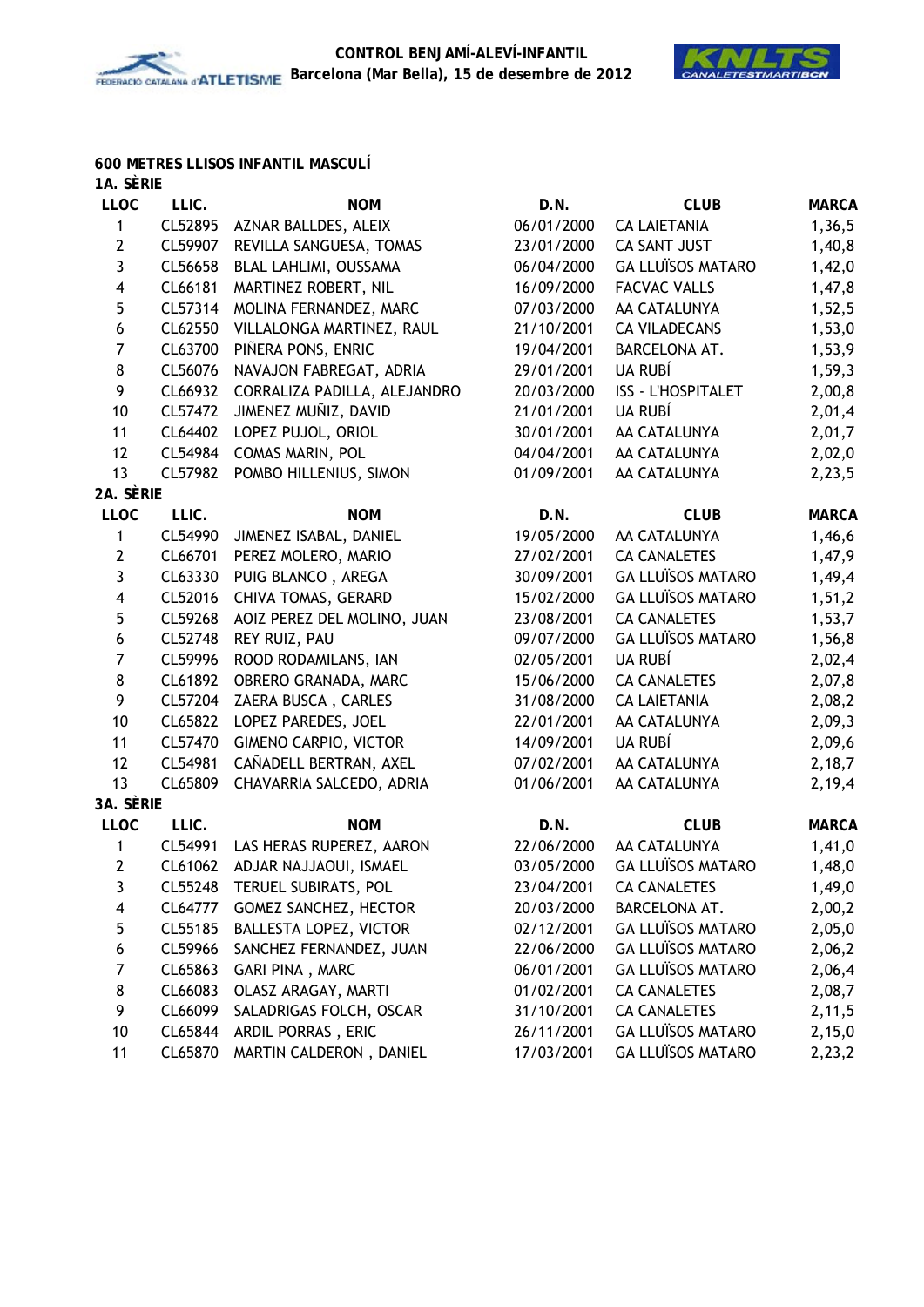

## **2000 METRES LLISOS INFANTIL MASCULÍ**

| <b>LLOC</b> | LLIC.   | <b>NOM</b>                    | D.N.       | <b>CLUB</b>           | <b>MARCA</b> |
|-------------|---------|-------------------------------|------------|-----------------------|--------------|
|             | CL53933 | ORIVE VIDAL, PAU              | 23/05/2000 | <b>CA CANALETES</b>   | 6,49,3       |
| 2           | CL63925 | ASENJO RODRIGUEZ, CRISTIAN    | 23/12/2000 | AA CATALUNYA          | 6,53,0       |
| 3           | CL54751 | <b>BLAS ESCUTE, ROGER</b>     | 26/05/2000 | CA NOU BARRIS         | 7,05,2       |
| 4           | CL61145 | <b>CORIS COBOS, VICTOR</b>    | 14/02/2001 | <b>CA SANT CELONI</b> | 7,05,5       |
| 5           | CL54705 | AVELLANEDA CIURANETA, SURIOL  | 19/08/2000 | <b>CA CASTELLAR</b>   | 7,28,3       |
| 6           | CL60333 | RAMADA MUÑOZ, NIL             | 25/07/2000 | AA CATALUNYA          | 7,43,7       |
| 7           | CL53865 | JORBA LLOSES, POL             | 12/08/2000 | AVINENT MANRESA       | 8,02,7       |
| 8           | CL65814 | FRANCO BALAGUER, JOSEP RAIMON | 22/04/2000 | AA CATALUNYA          | 8, 14, 1     |
| 9           | CL66823 | <b>GARRIGA MOLINA, MARC</b>   | 07/10/2001 | <b>CA CASTELLAR</b>   | 8,20,9       |
| 10          | CL62830 | ESTEBAN MARTIN, CARLOS        | 30/10/2000 | <b>CA CANALETES</b>   | 8,34,4       |
| 11          | CL57538 | FELIS MORLANS, GERARD         | 13/06/2001 | <b>CA CANALETES</b>   | 8,37,4       |
| 12          | CL65803 | CANAL SAGARRA, ANDREU         | 18/08/2001 | AA CATALUNYA          | 9,39,4       |
| 13          | CL65818 | GIL MORENO, DAVID             | 20/11/2001 | AA CATALUNYA          | 10,46,6      |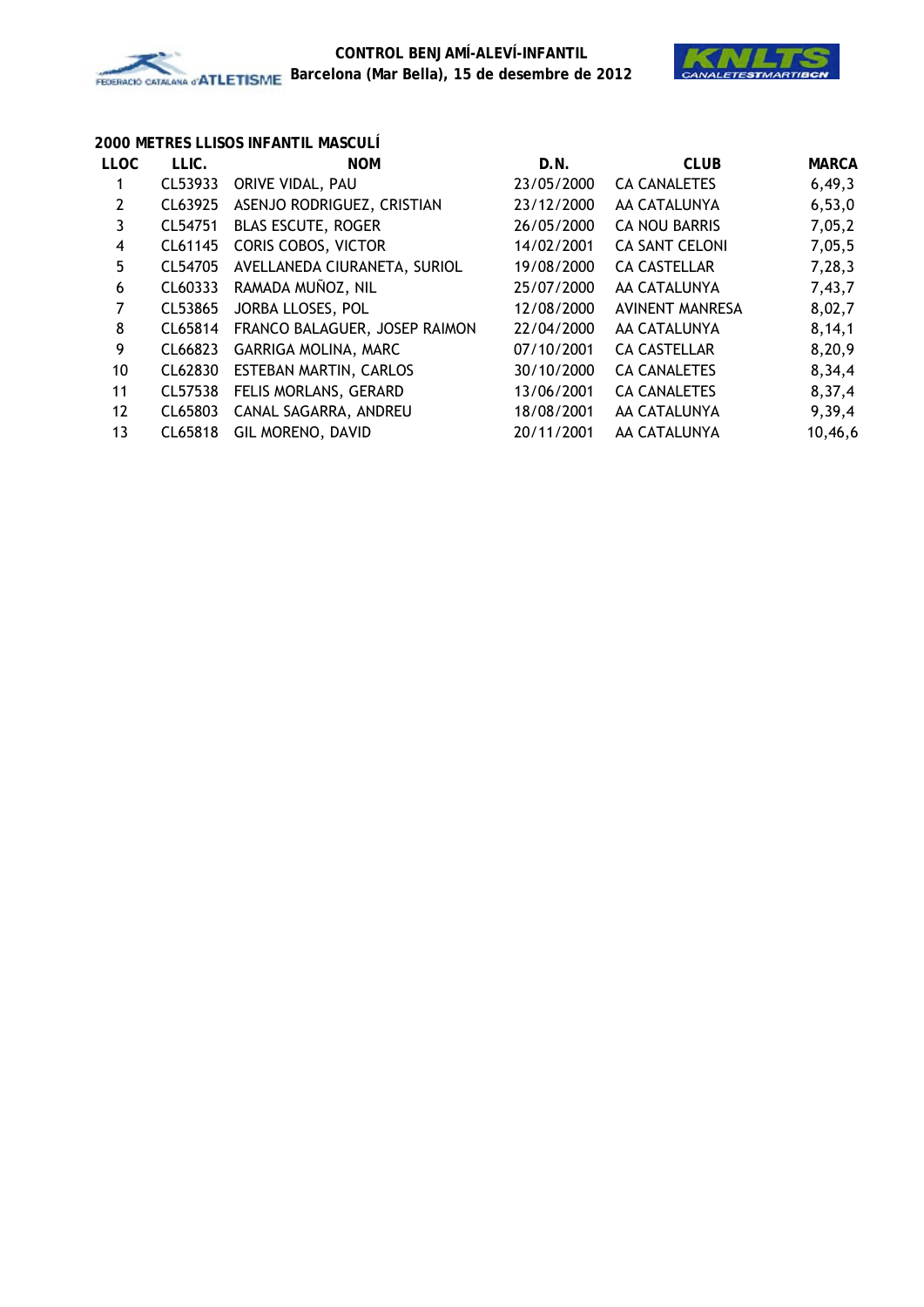



## **SALT D'ALÇADA INFANTIL MASCULÍ**

| <b>LLOC</b>             | LLIC.   | <b>NOM</b>                   | D.N.       | <b>CLUB</b>               | <b>MARCA</b> |
|-------------------------|---------|------------------------------|------------|---------------------------|--------------|
| $\mathbf{1}$            | CL52748 | REY RUIZ, PAU                | 09/07/2000 | <b>GA LLUÏSOS MATARO</b>  | 1,52         |
| $\mathbf{2}$            | CL57115 | SANTAFE PAGA, ELOI           | 16/02/2001 | MUNTANYENC S.CUGAT        | 1,46         |
| 3                       | CL66932 | CORRALIZA PADILLA, ALEJANDRO | 20/03/2000 | <b>ISS - L'HOSPITALET</b> | 1,46         |
| $\overline{\mathbf{4}}$ | CL52895 | AZNAR BALLDES, ALEIX         | 06/01/2000 | <b>CA LAIETANIA</b>       | 1,43         |
| 5                       | CL57314 | MOLINA FERNANDEZ, MARC       | 07/03/2000 | AA CATALUNYA              | 1,35         |
| $\boldsymbol{6}$        | CL61062 | ADJAR NAJJAOUI, ISMAEL       | 03/05/2000 | <b>GA LLUÏSOS MATARO</b>  | 1,35         |
| $\overline{7}$          | CL66826 | GONZALEZ ARNAU, ANDREI       | 01/05/2000 | <b>CA CASTELLAR</b>       | 1,35         |
|                         | CL57763 | FUENTES BRUSTENGA, GERARD    | 22/09/2001 | <b>CA GRANOLLERS</b>      | 1,35         |
|                         | CL54460 | BARRUBES MASIP, XAVIER       | 23/04/2000 | <b>CA CANALETES</b>       | 1,35         |
| 10                      | CL67382 | TOMEY CEBOLLERO, MARC        | 28/02/2000 | MUNTANYENC S.CUGAT        | 1,30         |
|                         | CL56658 | BLAL LAHLIMI, OUSSAMA        | 06/04/2000 | <b>GA LLUÏSOS MATARO</b>  | 1,30         |
|                         | CL59907 | REVILLA SANGUESA, TOMAS      | 23/01/2000 | <b>CA SANT JUST</b>       | 1,30         |
| 13                      | CL63330 | PUIG BLANCO, AREGA           | 30/09/2001 | <b>GA LLUÏSOS MATARO</b>  | 1,30         |
| 14                      | CL54991 | LAS HERAS RUPEREZ, AARON     | 22/06/2000 | AA CATALUNYA              | 1,25         |
|                         | CL57982 | POMBO HILLENIUS, SIMON       | 01/09/2001 | AA CATALUNYA              | 1,25         |
|                         | CL61145 | CORIS COBOS, VICTOR          | 14/02/2001 | <b>CA SANT CELONI</b>     | 1,25         |
|                         | CL64777 | <b>GOMEZ SANCHEZ, HECTOR</b> | 20/03/2000 | <b>BARCELONA AT.</b>      | 1,25         |
|                         | CL55248 | TERUEL SUBIRATS, POL         | 23/04/2001 | <b>CA CANALETES</b>       | 1,25         |
|                         | CL66701 | PEREZ MOLERO, MARIO          | 27/02/2001 | <b>CA CANALETES</b>       | 1,25         |
| 20                      | CL59966 | SANCHEZ FERNANDEZ, JUAN      | 22/06/2000 | <b>GA LLUÏSOS MATARO</b>  | 1,25         |
| 21                      | CL63700 | PIÑERA PONS, ENRIC           | 19/04/2001 | BARCELONA AT.             | 1,25         |
| 22                      | CL62550 | VILLALONGA MARTINEZ, RAUL    | 21/10/2001 | <b>CA VILADECANS</b>      | 1,25         |
|                         | CL66077 | MARTINEZ PASCUAL, ORIOL      | 05/05/2000 | <b>CA CANALETES</b>       | 1,25         |
| 24                      | CL56076 | NAVAJON FABREGAT, ADRIA      | 29/01/2001 | UA RUBÍ                   | 1,20         |
|                         | CL54990 | JIMENEZ ISABAL, DANIEL       | 19/05/2000 | AA CATALUNYA              | 1,20         |
|                         | CL63925 | ASENJO RODRIGUEZ, CRISTIAN   | 23/12/2000 | AA CATALUNYA              | 1,20         |
|                         | CL54984 | <b>COMAS MARIN, POL</b>      | 04/04/2001 | AA CATALUNYA              | 1,20         |
|                         | CL56960 | COLL SICLUNA, ARTUR          | 16/08/2001 | FC BARCELONA              | 1,20         |
| 29                      | CL64402 | LOPEZ PUJOL, ORIOL           | 30/01/2001 | AA CATALUNYA              | 1,20         |
|                         | CL52016 | CHIVA TOMAS, GERARD          | 15/02/2000 | <b>GA LLUÏSOS MATARO</b>  | <b>NULS</b>  |
|                         | CL55185 | BALLESTA LOPEZ, VICTOR       | 02/12/2001 | <b>GA LLUÏSOS MATARO</b>  | <b>NULS</b>  |
|                         | CL65844 | ARDIL PORRAS, ERIC           | 26/11/2001 | <b>GA LLUÏSOS MATARO</b>  | <b>NULS</b>  |
|                         | CL57472 | JIMENEZ MUÑIZ, DAVID         | 21/01/2001 | UA RUBÍ                   | <b>NULS</b>  |
|                         | CL60333 | RAMADA MUÑOZ, NIL            | 25/07/2000 | AA CATALUNYA              | <b>NULS</b>  |
|                         | CL64741 | VILASECA BUXADE, MARC        | 07/06/2001 | <b>AVINENT MANRESA</b>    | <b>NULS</b>  |
|                         | CL54981 | CAÑADELL BERTRAN, AXEL       | 07/02/2001 | AA CATALUNYA              | <b>NULS</b>  |
|                         | CL65809 | CHAVARRIA SALCEDO, ADRIA     | 01/06/2001 | AA CATALUNYA              | <b>NULS</b>  |
|                         | CL65822 | LOPEZ PAREDES, JOEL          | 22/01/2001 | AA CATALUNYA              | <b>NULS</b>  |
|                         | CL65818 | GIL MORENO, DAVID            | 20/11/2001 | AA CATALUNYA              | <b>NULS</b>  |
|                         | CL65803 | CANAL SAGARRA, ANDREU        | 18/08/2001 | AA CATALUNYA              | <b>NULS</b>  |
|                         | CL56721 | PUEYO ARTERO, JOAQUIM        | 20/03/2000 | <b>ISS - L'HOSPITALET</b> | <b>NULS</b>  |
|                         | CL67353 | CASAS PORTILLO, ALBERT       | 08/03/2000 | AA CATALUNYA              | <b>NULS</b>  |
|                         | CL64797 | TORRENTE MONJO, PAU          | 06/11/2000 | BARCELONA AT.             | <b>NULS</b>  |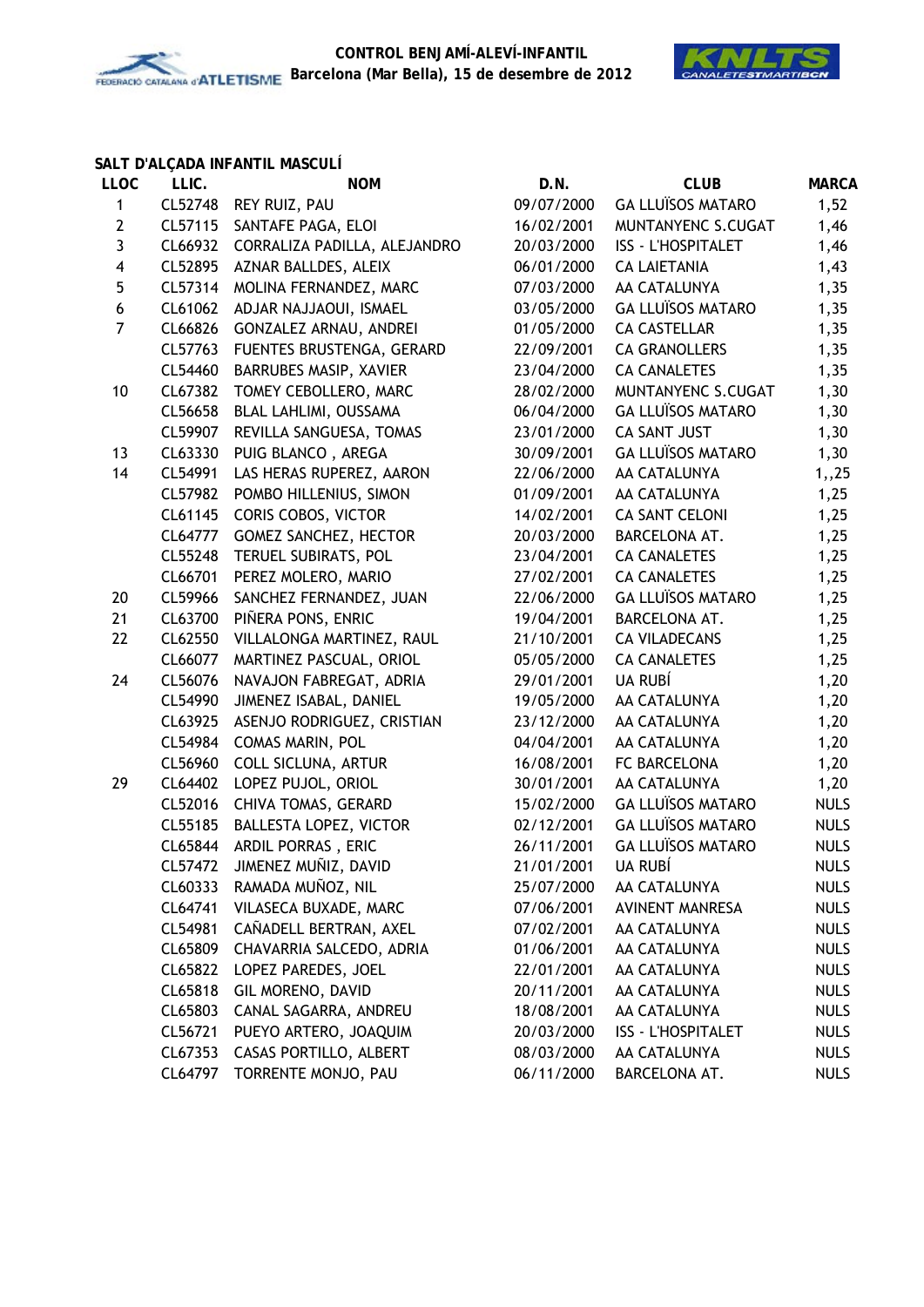



## **SALT AMB PERXA INFANTIL MASCULÍ**

| <b>LLOC</b>             | LLIC.   | <b>NOM</b>                         | D.N.       | <b>CLUB</b>              | <b>MARCA</b> |
|-------------------------|---------|------------------------------------|------------|--------------------------|--------------|
| $\mathbf{1}$            | CL56076 | NAVAJON FABREGAT, ADRIA            | 29/01/2001 | UA RUBÍ                  | 1,75         |
| $\overline{2}$          |         | CL59844 TAULATS BRAOS, GERARD      | 25/10/2001 | CORNELLÀ AT.             | 1,75         |
|                         | CL57472 | JIMENEZ MUÑIZ, DAVID               | 21/01/2001 | UA RUBÍ                  | <b>NULS</b>  |
|                         | CL66077 | MARTINEZ PASCUAL, ORIOL            | 05/05/2000 | <b>CA CANALETES</b>      | <b>NULS</b>  |
|                         | CL64777 | GOMEZ SANCHEZ, HECTOR              | 20/03/2000 | <b>BARCELONA AT.</b>     | <b>NULS</b>  |
|                         |         | LLANÇAMENT DE PES INFANTIL MASCULÍ |            |                          |              |
| <b>LLOC</b>             | LLIC.   | <b>NOM</b>                         | D.N.       | <b>CLUB</b>              | <b>MARCA</b> |
| $\mathbf{1}$            | CL59696 | ALBARRAN SANCHEZ, POL              | 13/01/2001 | <b>CA NOU BARRIS</b>     | 9,23         |
| $\mathbf{2}$            | CL59907 | REVILLA SANGUESA, TOMAS            | 23/01/2000 | CA SANT JUST             | 8,15         |
| 3                       | CL66855 | VICO RAMIREZ, MIGUEL               | 18/10/2001 | <b>CA CASTELLAR</b>      | 7,72         |
| $\overline{\mathbf{4}}$ | CL65894 | SANS RUSIÑOL, ENRIC                | 11/04/2000 | <b>GA LLUÏSOS MATARO</b> | 7,38         |
| $\overline{5}$          | CL59996 | ROOD RODAMILANS, IAN               | 02/05/2001 | UA RUBÍ                  | 7,27         |
| $\boldsymbol{6}$        | CL57314 | MOLINA FERNANDEZ, MARC             | 07/03/2000 | AA CATALUNYA             | 7,12         |
| 7                       | CL59966 | SANCHEZ FERNANDEZ, JUAN            | 22/06/2000 | <b>GA LLUÏSOS MATARO</b> | 7,08         |
| 8                       | CL61062 | ADJAR NAJJAOUI, ISMAEL             | 03/05/2000 | <b>GA LLUÏSOS MATARO</b> | 6,93         |
| 9                       | CL54991 | LAS HERAS RUPEREZ, AARON           | 22/06/2000 | AA CATALUNYA             | 6,91         |
| 10                      | CL52016 | CHIVA TOMAS, GERARD                | 15/02/2000 | <b>GA LLUÏSOS MATARO</b> | 6,79         |
| 11                      | CL63925 | ASENJO RODRIGUEZ, CRISTIAN         | 23/12/2000 | AA CATALUNYA             | 6,78         |
| 12                      | CL66181 | MARTINEZ ROBERT, NIL               | 16/09/2000 | <b>FACVAC VALLS</b>      | 6,75         |
| 13                      | CL57982 | POMBO HILLENIUS, SIMON             | 01/09/2001 | AA CATALUNYA             | 6,67         |
| 14                      | CL67440 | PHILLIPS VALLET, MIKEY             | 30/09/2000 | UA RUBÍ                  | 6,48         |
| 15                      | CL56076 | NAVAJON FABREGAT, ADRIA            | 29/01/2001 | UA RUBÍ                  | 6,42         |
| 16                      | CL66065 | DE AMORIN DA SILVA, YAGO           | 24/02/2001 | <b>CA CANALETES</b>      | 6,24         |
| 17                      | CL56658 | BLAL LAHLIMI, OUSSAMA              | 06/04/2000 | <b>GA LLUÏSOS MATARO</b> | 5,95         |
| 18                      | CL57538 | FELIS MORLANS, GERARD              | 13/06/2001 | <b>CA CANALETES</b>      | 5,89         |
| 19                      | CL54990 | JIMENEZ ISABAL, DANIEL             | 19/05/2000 | AA CATALUNYA             | 5,83         |
| 20                      | CL64797 | TORRENTE MONJO, PAU                | 06/11/2000 | BARCELONA AT.            | 5,70         |
| 21                      | CL54981 | CAÑADELL BERTRAN, AXEL             | 07/02/2001 | AA CATALUNYA             | 5,32         |
| 22                      |         | CL64402 LOPEZ PUJOL, ORIOL         | 30/01/2001 | AA CATALUNYA             | 5,25         |
| 23                      |         | CL65822 LOPEZ PAREDES, JOEL        | 22/01/2001 | AA CATALUNYA             | 5,21         |
| 24                      | CL54984 | COMAS MARIN, POL                   | 04/04/2001 | AA CATALUNYA             | 5,17         |
| 25                      |         | CL57472 JIMENEZ MUÑIZ, DAVID       | 21/01/2001 | UA RUBÍ                  | 5,00         |
| 26                      |         | CL67353 CASAS PORTILLO, ALBERT     | 08/03/2000 | AA CATALUNYA             | 4,87         |
| 27                      |         | CL65809 CHAVARRIA SALCEDO, ADRIA   | 01/06/2001 | AA CATALUNYA             | 4,63         |
| 28                      | CL63700 | PIÑERA PONS, ENRIC                 | 19/04/2001 | BARCELONA AT.            | 4,55         |
| 29                      | CL57470 | <b>GIMENO CARPIO, VICTOR</b>       | 14/09/2001 | UA RUBÍ                  | 4,53         |
| 30                      | CL60333 | RAMADA MUÑOZ, NIL                  | 25/07/2000 | AA CATALUNYA             | 4,49         |
| 31                      | CL66823 | GARRIGA MOLINA, MARC               | 07/10/2001 | <b>CA CASTELLAR</b>      | 4,02         |
| 32                      | CL65818 | GIL MORENO, DAVID                  | 20/11/2001 | AA CATALUNYA             | 3,48         |
|                         | CL65803 | CANAL SAGARRA, ANDREU              | 18/08/2001 | AA CATALUNYA             | <b>NULS</b>  |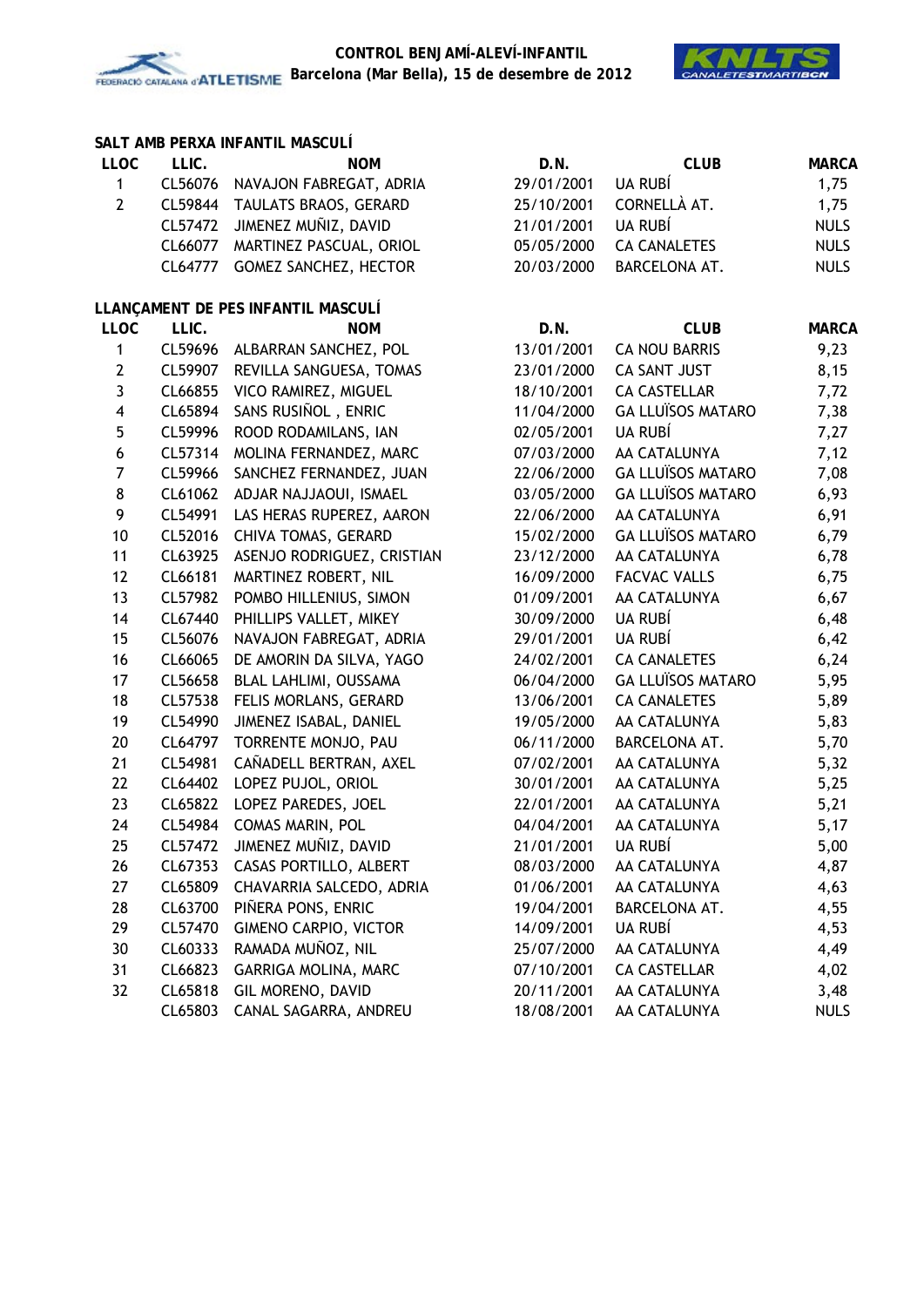

#### **600 METRES LLISOS INFANTIL FEMENÍ 1A. SÈRIE**

| IA. JENIE               |         |                              |            |                           |              |
|-------------------------|---------|------------------------------|------------|---------------------------|--------------|
| <b>LLOC</b>             | LLIC.   | <b>NOM</b>                   | D.N.       | <b>CLUB</b>               | <b>MARCA</b> |
| 1                       | CL53112 | VIUDEZ CHECA, NURIA          | 18/01/2000 | <b>ISS - L'HOSPITALET</b> | 1,48,2       |
| $\overline{2}$          | CL60045 | MARIN GILI, ANA              | 09/11/2000 | <b>CA MOLLET</b>          | 1,54,7       |
| 3                       | CL59898 | MARTINEZ FERNANDEZ, ALBA     | 05/04/2000 | <b>CA SANT JUST</b>       | 1, 55, 1     |
| $\overline{\mathbf{4}}$ | CL65832 | RUIZ SOLDEVILA, LAIA         | 29/06/2000 | AA CATALUNYA              | 1,57,0       |
| 5                       | CL63973 | MORENO MARTIN, ELENA         | 11/08/2000 | <b>CA PARETS</b>          | 1,58,8       |
| 6                       | CL60785 | MEYER MARTINEZ, JULIA        | 14/10/2000 | <b>CA CANALETES</b>       | 2,00,0       |
| 7                       | CL64439 | SALA SERRA, ANNA             | 27/12/2001 | BARCELONA AT.             | 2,02,2       |
| 8                       | CL54121 | GIL BONNEMAISON, CRISTINA    | 15/05/2000 | <b>CA LAIETANIA</b>       | 2,02,7       |
| 9                       | CL58521 | MORALES ARROYO, MIREIA       | 03/11/2001 | UA RUBÍ                   | 2,04,1       |
| 10                      | CL61941 | RABAIXET TORTOSA, NEREA      | 15/09/2001 | AA CATALUNYA              | 2,04,9       |
| 11                      | CL54843 | BUSCA VALLS, ROSA MARIA      | 08/05/2001 | <b>CA LAIETANIA</b>       | 2,06,3       |
| 12                      | CL62828 | DE CAMPOS VERGES, CLAUDIA    | 14/05/2001 | <b>CA CANALETES</b>       | 2,07,5       |
| 13                      | CL60946 | RUIZ GRIMSHAW, HANNAH        | 21/12/2001 | <b>CA LAIETANIA</b>       | 2,09,0       |
| 14                      | CL52752 | MARTINEZ CAMPOY, MARIA       | 29/09/2000 | <b>GA LLUÏSOS MATARO</b>  | 2,09,6       |
| 15                      | CL62546 | ROBAS SANCHEZ, MARIA         | 14/05/2001 | <b>CA VILADECANS</b>      | 2,10,7       |
| 16                      | CL60933 | BALLESTER MALLEBREIN, LAURA  | 22/04/2001 | <b>CA LAIETANIA</b>       | 2,11,8       |
| 2A. SÈRIE               |         |                              |            |                           |              |
| <b>LLOC</b>             | LLIC.   | <b>NOM</b>                   | D.N.       | <b>CLUB</b>               | <b>MARCA</b> |
| 1                       | CL52983 | GABALDON GRAU, CLARA         | 13/04/2000 | AA CATALUNYA              | 1,52,2       |
| $\mathbf{2}$            | CL55220 | GARCIA HOMBRAVELLA, CARLA    | 22/05/2000 | <b>ISS - L'HOSPITALET</b> | 2,53,0       |
| 3                       | CL53413 | SOLSONA SADURNI, NURIA       | 05/02/2000 | AA CATALUNYA              | 2,59,0       |
| $\overline{\mathbf{4}}$ | CL60351 | <b>VERGES PEREZ, ALBA</b>    | 02/05/2001 | AA CATALUNYA              | 2,00,8       |
| 5                       | CL56745 | ONWUKA, AMARACHI SANDRA      | 05/12/2001 | <b>CA LAIETANIA</b>       | 2,06,0       |
| $\boldsymbol{6}$        | CL57469 | <b>GARCIA GIRAUT, AINA</b>   | 29/04/2001 | UA RUBÍ                   | 2,06,5       |
| $\overline{7}$          | CL53919 | VIZCAINO ESTRADA, JULIA      | 07/04/2000 | <b>CA CANALETES</b>       | 2,06,7       |
| 8                       | CL66087 | POZUELO VENTURA, NATALIA     | 26/03/2000 | <b>CA CANALETES</b>       | 2,07,9       |
| 9                       | CL64555 | ALUJA OLESTI, MARTA          | 02/07/2000 | <b>CA TARRAGONA</b>       | 2, 1, 8      |
| 10                      | CL65827 | OLIVERA SORIANO, ANNA        | 14/06/2000 | AA CATALUNYA              | 2, 15, 3     |
| 11                      | CL62157 | TOMAS MARTINEZ, LAIA         | 09/12/2001 | <b>CA LAIETANIA</b>       | 2,19,5       |
| 12                      | CL64958 | SANCHEZ VEDIA, ARIANA        | 13/04/2000 | CAIE STA.COLOMA           | 2,26,2       |
| 13                      | CL59991 | MUÑIZ ROSA, LAURA            | 19/01/2001 | UA RUBÍ                   | 2,26,2       |
| 3A. SÈRIE               |         |                              |            |                           |              |
| <b>LLOC</b>             | LLIC.   | <b>NOM</b>                   | D.N.       | <b>CLUB</b>               | <b>MARCA</b> |
| 1                       | CL66413 | PIERA CATALAN, OLIVIA        | 07/07/2000 | AA CATALUNYA              | 1,57,4       |
| $\mathbf{2}$            | CL60554 | <b>BUIL CLANCY, GABRIELA</b> | 29/05/2000 | <b>ISS - L'HOSPITALET</b> | 2,00,0       |
| 3                       | CL60759 | CARVAJAL TUDELA, CLAUDIA     | 23/06/2000 | <b>CA CANALETES</b>       | 2,03,5       |
| $\overline{\mathbf{4}}$ | CL64779 | <b>GUIXERAS VIDAL, EMMA</b>  | 06/10/2000 | BARCELONA AT.             | 2,05,5       |
| 5                       | CL66579 | VILCHES SEGURA, MARTA        | 08/09/2000 | UA RUBÍ                   | 20, 5, 9     |
| 6                       | CL60312 | ILLA OVIEDO, ANDREA          | 30/01/2001 | AA CATALUNYA              | 2,09,1       |
| $\overline{7}$          | CL66557 | CAMPOS CRESPO, PAULA         | 25/03/2000 | UA RUBÍ                   | 2,11,9       |
| 8                       | CL56845 | GONZALEZ MORA, IRENE         | 06/01/2000 | <b>CA LAIETANIA</b>       | 2,12,7       |
| 9                       | CL66556 | CAMPOS CRESPO, NEREA         | 26/06/2001 | UA RUBÍ                   | 2, 16, 5     |
| 10                      | CL66219 | ICARDO ADELL, EVA            | 11/06/2000 | <b>CA LAIETANIA</b>       | 2,19,5       |
| 11                      | CL60343 | SIVILLA CALVO, ANDREA        | 24/06/2001 | AA CATALUNYA              | 2,22,0       |
| 12                      | CL64479 | PUJOL CRESPO, VINYET         | 19/11/2001 | AA CATALUNYA              | 2,28,8       |
| 13                      | CL65829 | PUYO AREVALO, PAULA          | 13/08/2001 | AA CATALUNYA              | 2,45,8       |
| 14                      | CL54977 | LARRIBA PORT, MARINA         | 17/04/2001 | AA CATALUNYA              | 2,59,3       |
|                         |         |                              |            |                           |              |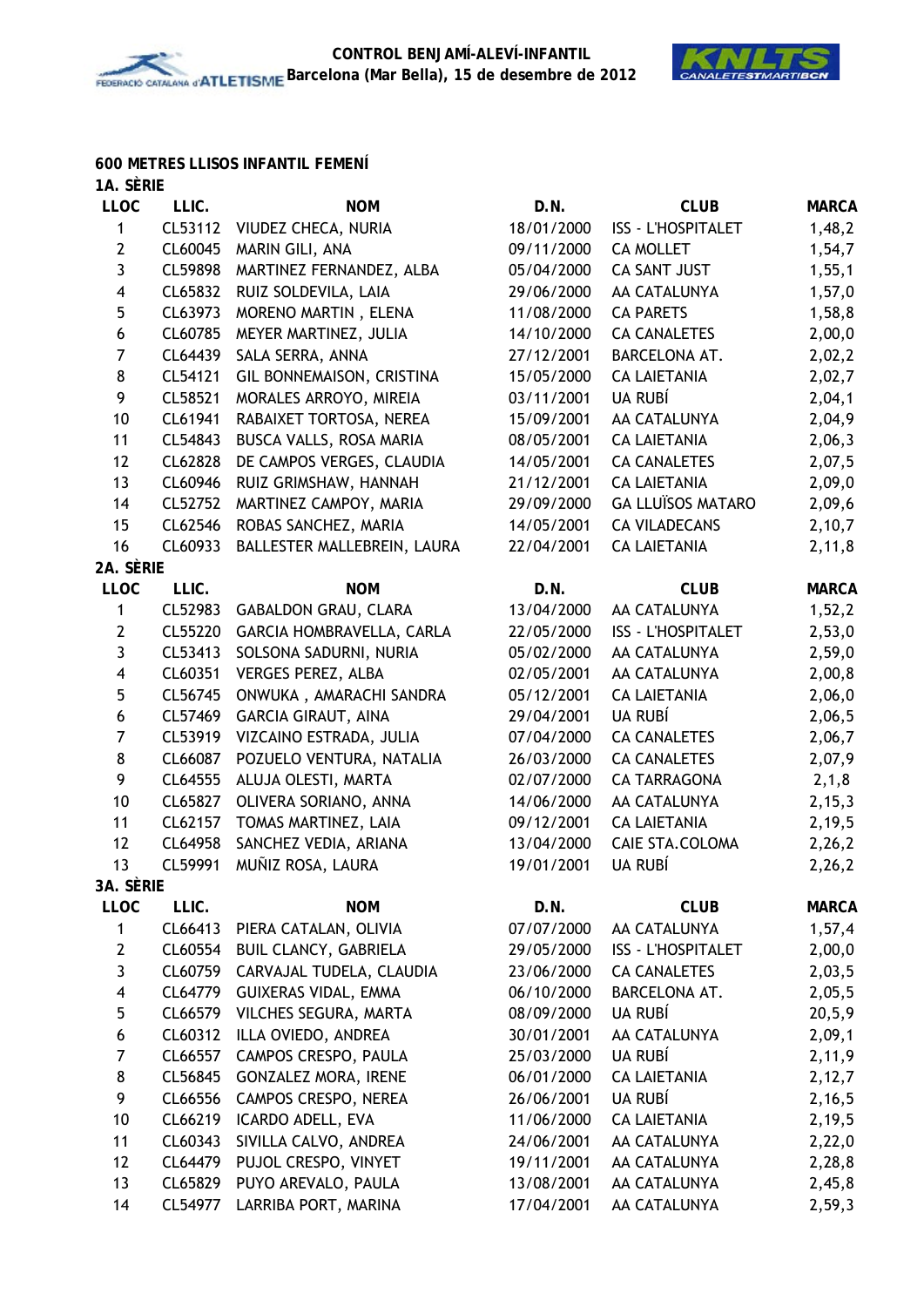

#### **2000 METRES LLISOS INFANTIL FEMENÍ**

| <b>LLOC</b> | LLIC.   | <b>NOM</b>                     | D.N.       | <b>CLUB</b>          | <b>MARCA</b> |
|-------------|---------|--------------------------------|------------|----------------------|--------------|
|             |         | CL61218 SAURA PETEGNIEF, ELIA  | 05/10/2000 | <b>CA CANALETES</b>  | 7,12,4       |
| 2           | CL65832 | RUIZ SOLDEVILA, LAIA           | 29/06/2000 | AA CATALUNYA         | 7,51,0       |
| 3           | CL56266 | VIÑAS MIRALLES, JUDITH         | 27/06/2000 | <b>CA CASTELLAR</b>  | 7,55,4       |
| 4           |         | CL61820 TOLEDO VERACRUZ, MARIA | 21/10/2000 | AA CATALUNYA         | 7,57,7       |
| 5           | CL53922 | BATALLA FERRES, ARIADNA        | 27/06/2000 | <b>CA CANALETES</b>  | 8,27,7       |
| 6           | CL63713 | MOYA BAHAMONDE, CLAUDIA        | 01/08/2000 | <b>CA CASTELLAR</b>  | 8,35,6       |
| 7           | CL62546 | ROBAS SANCHEZ, MARIA           | 14/05/2001 | <b>CA VILADECANS</b> | 8,38,9       |
| 8           | CL60902 | AGUINALIU DELGADO, ALICIA      | 23/02/2000 | AA CATALUNYA         | 8,54,6       |
| 9           | CL54973 | MENDEZ LOPEZ, MARTA            | 08/10/2001 | AA CATALUNYA         | 9,00,7       |
| 10          | CL56261 | MUÑOZ MOLINA, AINA             | 22/06/2001 | <b>CA CASTELLAR</b>  | 9,12,4       |
| 11          | CL60933 | BALLESTER MALLEBREIN, LAURA    | 22/04/2001 | <b>CA LAIETANIA</b>  | 9,13,9       |
| 12          | CL66219 | ICARDO ADELL, EVA              | 11/06/2000 | <b>CA LAIETANIA</b>  | 9,32,2       |
|             |         |                                |            |                      |              |

# **SALT D'ALÇADA INFANTIL FEMENÍ**

| <b>LLOC</b>             | LLIC.   | <b>NOM</b>                       | D.N.       | <b>CLUB</b>               | <b>MARCA</b> |
|-------------------------|---------|----------------------------------|------------|---------------------------|--------------|
| $\mathbf{1}$            | CL60406 | VICENTE GARCIA, MARIA            | 28/03/2001 | <b>ISS - L'HOSPITALET</b> | 1,61         |
| $\mathbf{2}$            | CL64420 | JENE VINUESA, BET                | 09/03/2001 | <b>CA LAIETANIA</b>       | 1,41         |
| $\overline{3}$          |         | CL59898 MARTINEZ FERNANDEZ, ALBA | 05/04/2000 | CA SANT JUST              | 1,41         |
| $\overline{\mathbf{4}}$ | CL60310 | HERNANDEZ AROLA, ALBA            | 12/05/2000 | AA CATALUNYA              | 1,35         |
| 5                       | CL60902 | AGUINALIU DELGADO, ALICIA        | 23/02/2000 | AA CATALUNYA              | 1,25         |
| $\boldsymbol{6}$        | CL53413 | SOLSONA SADURNI, NURIA           | 05/02/2000 | AA CATALUNYA              | 1,25         |
| $\overline{7}$          | CL52983 | <b>GABALDON GRAU, CLARA</b>      | 13/04/2000 | AA CATALUNYA              | 1,25         |
| 8                       | CL62828 | DE CAMPOS VERGES, CLAUDIA        | 14/05/2001 | <b>CA CANALETES</b>       | 1,20         |
| 9                       | CL57469 | <b>GARCIA GIRAUT, AINA</b>       | 29/04/2001 | UA RUBÍ                   | 1,15         |
|                         | CL63059 | CAÑABATE URGEL, MAR              | 14/08/2001 | <b>CA CANALETES</b>       | 1,15         |
|                         | CL60343 | SIVILLA CALVO, ANDREA            | 24/06/2001 | AA CATALUNYA              | <b>NULS</b>  |
|                         | CL65832 | RUIZ SOLDEVILA, LAIA             | 29/06/2000 | AA CATALUNYA              | <b>NULS</b>  |
|                         | CL61941 | RABAIXET TORTOSA, NEREA          | 15/09/2001 | AA CATALUNYA              | <b>NULS</b>  |
|                         | CL61820 | TOLEDO VERACRUZ, MARIA           | 21/10/2000 | AA CATALUNYA              | <b>NULS</b>  |
|                         | CL57685 | CIVERA POCEIRO, ANDREA           | 17/05/2000 | AA CATALUNYA              | <b>NULS</b>  |
|                         | CL60312 | ILLA OVIEDO, ANDREA              | 30/01/2001 | AA CATALUNYA              | <b>NULS</b>  |
|                         | CL63713 | MOYA BAHAMONDE, CLAUDIA          | 01/08/2000 | <b>CA CASTELLAR</b>       | <b>NULS</b>  |
|                         | CL65827 | OLIVERA SORIANO, ANNA            | 14/06/2000 | AA CATALUNYA              | <b>NULS</b>  |
|                         | CL60351 | <b>VERGES PEREZ, ALBA</b>        | 02/05/2001 | AA CATALUNYA              | <b>NULS</b>  |
|                         |         | CL64479 PUJOL CRESPO, VINYET     | 19/11/2001 | AA CATALUNYA              | <b>NULS</b>  |
|                         | CL54973 | MENDEZ LOPEZ, MARTA              | 08/10/2001 | AA CATALUNYA              | <b>NULS</b>  |
|                         | CL66413 | PIERA CATALAN, OLIVIA            | 07/07/2000 | AA CATALUNYA              | <b>NULS</b>  |
|                         |         | CL65829 PUYO AREVALO, PAULA      | 13/08/2001 | AA CATALUNYA              | <b>NULS</b>  |
|                         | CL54977 | LARRIBA PORT, MARINA             | 17/04/2001 | AA CATALUNYA              | <b>NULS</b>  |
|                         | CL62546 | ROBAS SANCHEZ, MARIA             | 14/05/2001 | <b>CA VILADECANS</b>      | <b>NULS</b>  |
|                         | CL52752 | MARTINEZ CAMPOY, MARIA           | 29/09/2000 | <b>GA LLUÏSOS MATARO</b>  | <b>NULS</b>  |
|                         | CL65819 | GIL MORENO, MARINA               | 20/11/2001 | AA CATALUNYA              | <b>NULS</b>  |
|                         | CL66557 | CAMPOS CRESPO, PAULA             | 25/03/2000 | UA RUBÍ                   | <b>NULS</b>  |
|                         | CL66556 | CAMPOS CRESPO, NEREA             | 26/06/2001 | <b>UA RUBÍ</b>            | <b>NULS</b>  |
|                         | CL60752 | BARTOLOME ORO, CRISTINA          | 07/09/2001 | <b>CA CANALETES</b>       | <b>NULS</b>  |
|                         | CL64789 | RAMOS PADROS, CLARA              | 26/07/2000 | BARCELONA AT.             | <b>NULS</b>  |
|                         | CL64779 | GUIXERAS VIDAL, EMMA             | 06/10/2000 | BARCELONA AT.             | <b>NULS</b>  |
|                         | CL64796 | TORRAS DEL RUSTE, ONA            | 19/02/2001 | BARCELONA AT.             | <b>NULS</b>  |
|                         | CL63752 | RODRIGUEZ LOPEZ, ALBA            | 11/08/2000 | <b>CA LAIETANIA</b>       | <b>NULS</b>  |
|                         |         |                                  |            |                           |              |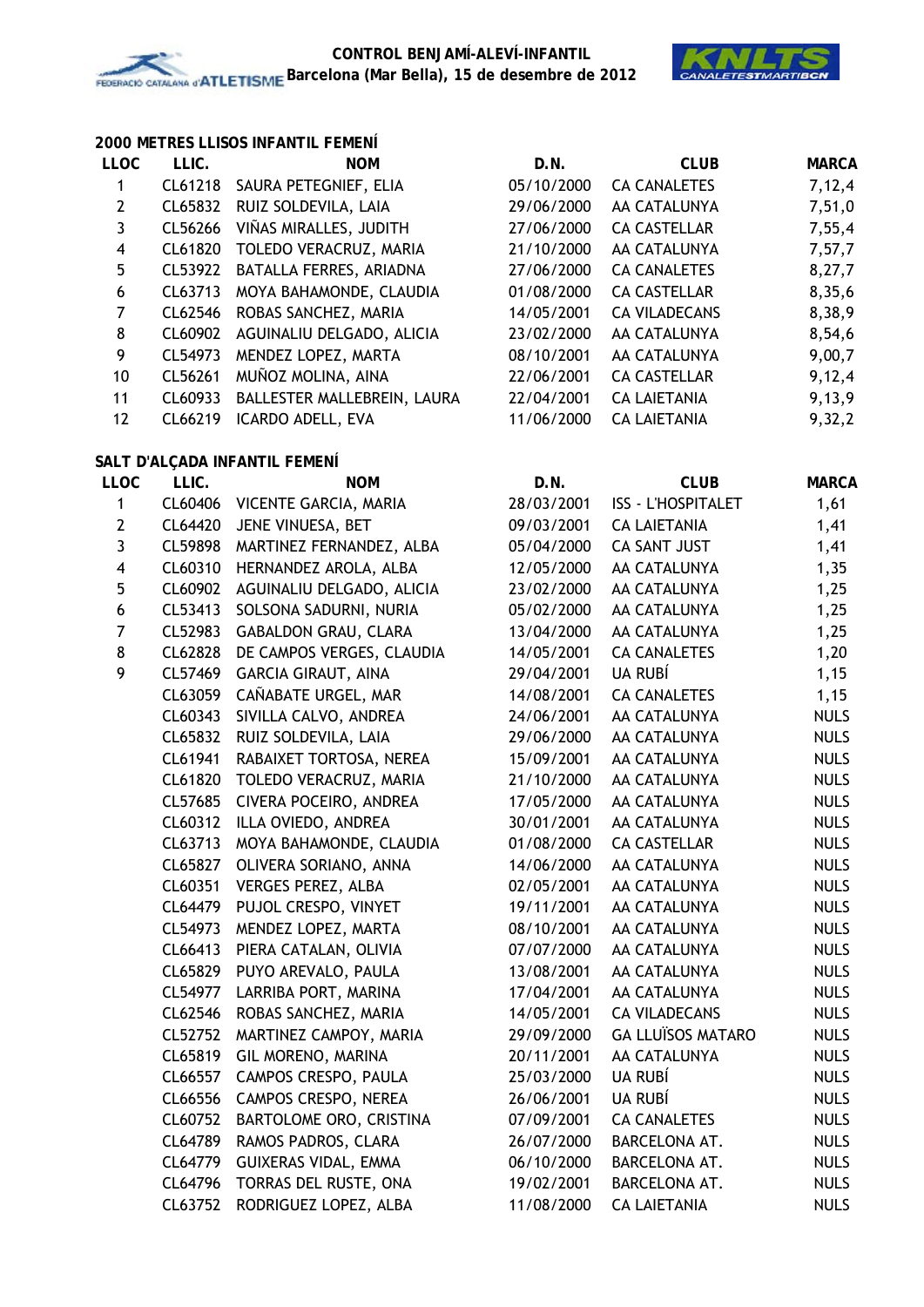

## **SALT AMB PERXA INFANTIL FEMENÍ**

| <b>LLOC</b> | LLIC. | <b>NOM</b>                       | D.N.       | <b>CLUB</b>               | <b>MARCA</b> |
|-------------|-------|----------------------------------|------------|---------------------------|--------------|
|             |       | CL60759 CARVAJAL TUDELA, CLAUDIA | 23/06/2000 | <b>CA CANALETES</b>       | 2,00         |
| 2           |       | CL63752 RODRIGUEZ LOPEZ, ALBA    | 11/08/2000 | <b>CA LAIETANIA</b>       | 2,00         |
| 3           |       | CL54844 TORRES ALCARAZ, HELENA   | 17/03/2001 | <b>CA LAIETANIA</b>       | 1,75         |
| 4           |       | CL64420 JENE VINUESA, BET        | 09/03/2001 | <b>CA LAIETANIA</b>       | 1,75         |
| 5           |       | CL63392 RIDAMEYA JAN, VICTORIA   | 05/11/2001 | <b>ISS - L'HOSPITALET</b> | 1,60         |
| 6           |       | CL62157 TOMAS MARTINEZ, LAIA     | 09/12/2001 | <b>CA LAIETANIA</b>       | 1,60         |
|             |       | CL57469 GARCIA GIRAUT, AINA      | 29/04/2001 | UA RUBÍ                   | <b>NULS</b>  |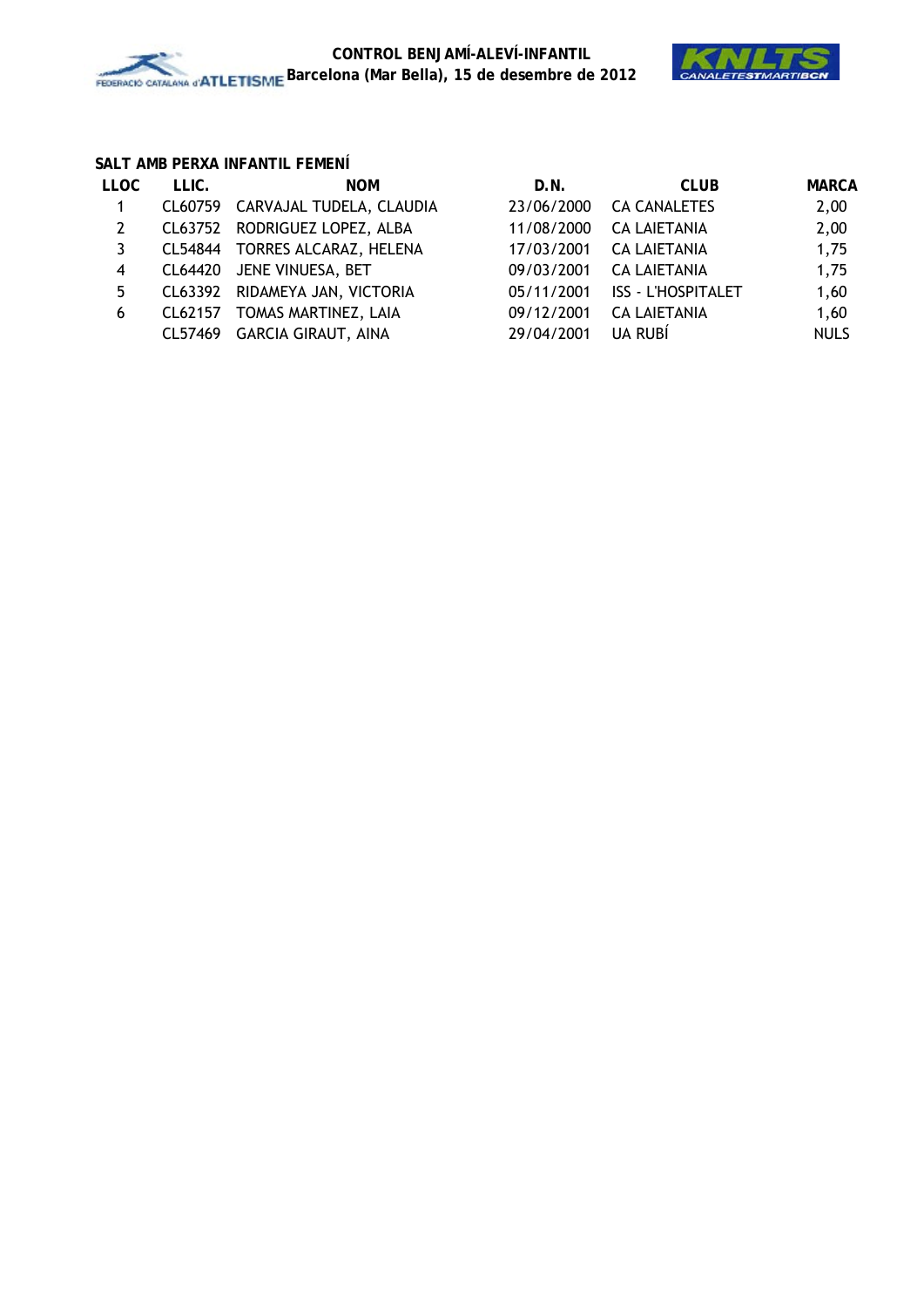

## **LLANÇAMENT DE PES INFANTIL FEMENÍ**

| <b>LLOC</b>             | LLIC.   | <b>NOM</b>                  | D.N.       | <b>CLUB</b>               | <b>MARCA</b> |
|-------------------------|---------|-----------------------------|------------|---------------------------|--------------|
| 1                       | CL54698 | CASTELLS LLACH, JULIA       | 23/12/2000 | <b>CA CANALETES</b>       | 10, 16       |
| $\mathbf{2}$            | CL52983 | <b>GABALDON GRAU, CLARA</b> | 13/04/2000 | AA CATALUNYA              | 9,55         |
| $\mathbf{3}$            | CL54121 | GIL BONNEMAISON, CRISTINA   | 15/05/2000 | <b>CA LAIETANIA</b>       | 7,92         |
| $\overline{\mathbf{4}}$ | CL53413 | SOLSONA SADURNI, NURIA      | 05/02/2000 | AA CATALUNYA              | 7,90         |
| 5                       | CL54974 | GARCIA ROVIRA, MARIONA      | 13/03/2000 | AA CATALUNYA              | 7,03         |
| 6                       | CL60408 | MPECK-BADA MANIDANG, PAMELA | 09/11/2001 | <b>ISS - L'HOSPITALET</b> | 6,88         |
| $\boldsymbol{7}$        | CL60312 | ILLA OVIEDO, ANDREA         | 30/01/2001 | AA CATALUNYA              | 6,78         |
| 8                       | CL66413 | PIERA CATALAN, OLIVIA       | 07/07/2000 | AA CATALUNYA              | 6,65         |
| 9                       | CL66556 | CAMPOS CRESPO, NEREA        | 26/06/2001 | UA RUBÍ                   | 6,55         |
| 10                      | CL66087 | POZUELO VENTURA, NATALIA    | 26/03/2000 | <b>CA CANALETES</b>       | 6,43         |
| 11                      | CL60351 | <b>VERGES PEREZ, ALBA</b>   | 02/05/2001 | AA CATALUNYA              | 6,43         |
| 12                      | CL54843 | BUSCA VALLS, ROSA MARIA     | 08/05/2001 | <b>CA LAIETANIA</b>       | 6,27         |
| 13                      | CL60902 | AGUINALIU DELGADO, ALICIA   | 23/02/2000 | AA CATALUNYA              | 6,21         |
| 14                      | CL61941 | RABAIXET TORTOSA, NEREA     | 15/09/2001 | AA CATALUNYA              | 6,18         |
| 15                      | CL64789 | RAMOS PADROS, CLARA         | 26/07/2000 | BARCELONA AT.             | 6, 16        |
| 16                      | CL59898 | MARTINEZ FERNANDEZ, ALBA    | 05/04/2000 | CA SANT JUST              | 6,15         |
| 17                      | CL63059 | CAÑABATE URGEL, MAR         | 14/08/2001 | <b>CA CANALETES</b>       | 6,15         |
| 18                      | CL66579 | VILCHES SEGURA, MARTA       | 08/09/2000 | UA RUBÍ                   | 6,14         |
| 19                      | CL56745 | ONWUKA, AMARACHI SANDRA     | 05/12/2001 | <b>CA LAIETANIA</b>       | 6,08         |
| 20                      | CL60343 | SIVILLA CALVO, ANDREA       | 24/06/2001 | AA CATALUNYA              | 6,05         |
| 21                      | CL57469 | <b>GARCIA GIRAUT, AINA</b>  | 29/04/2001 | UA RUBÍ                   | 6,00         |
| 22                      | CL54973 | MENDEZ LOPEZ, MARTA         | 08/10/2001 | AA CATALUNYA              | 6,00         |
| 23                      | CL61820 | TOLEDO VERACRUZ, MARIA      | 21/10/2000 | AA CATALUNYA              | 5,95         |
| 24                      | CL57685 | CIVERA POCEIRO, ANDREA      | 17/05/2000 | AA CATALUNYA              | 5,72         |
| 25                      | CL54844 | TORRES ALCARAZ, HELENA      | 17/03/2001 | <b>CA LAIETANIA</b>       | 5,64         |
| 26                      | CL65832 | RUIZ SOLDEVILA, LAIA        | 29/06/2000 | AA CATALUNYA              | 5,61         |
| 27                      | CL64439 | SALA SERRA, ANNA            | 27/12/2001 | BARCELONA AT.             | 5,60         |
| 28                      | CL55220 | GARCIA HOMBRAVELLA, CARLA   | 22/05/2000 | <b>ISS - L'HOSPITALET</b> | 5,55         |
| 29                      | CL66557 | CAMPOS CRESPO, PAULA        | 25/03/2000 | UA RUBÍ                   | 5,47         |
| 30                      | CL66218 | GUIMAN, LARA                | 17/03/2000 | <b>CA LAIETANIA</b>       | 5,45         |
| 31                      | CL63752 | RODRIGUEZ LOPEZ, ALBA       | 11/08/2000 | <b>CA LAIETANIA</b>       | 5,37         |
| 32                      | CL54977 | LARRIBA PORT, MARINA        | 17/04/2001 | AA CATALUNYA              | 5,33         |
| 33                      | CL64780 | LLOVERAS OLESTI, ANNA       | 03/07/2001 | BARCELONA AT.             | 5,32         |
| 34                      | CL56261 | MUÑOZ MOLINA, AINA          | 22/06/2001 | <b>CA CASTELLAR</b>       | 5,23         |
| 35                      | CL56075 | LOPEZ BRUSTENGA, IRENE      | 07/07/2000 | UA RUBÍ                   | 5,22         |
| 36                      | CL65829 | PUYO AREVALO, PAULA         | 13/08/2001 | AA CATALUNYA              | 5,21         |
| 37                      | CL56266 | VIÑAS MIRALLES, JUDITH      | 27/06/2000 | <b>CA CASTELLAR</b>       | 5,15         |
| 38                      | CL64479 | PUJOL CRESPO, VINYET        | 19/11/2001 | AA CATALUNYA              | 5,10         |
| 39                      | CL65827 | OLIVERA SORIANO, ANNA       | 14/06/2000 | AA CATALUNYA              | 5,05         |
| 40                      | CL59991 | MUÑIZ ROSA, LAURA           | 19/01/2001 | UA RUBÍ                   | 4,98         |
| 41                      | CL53112 | VIUDEZ CHECA, NURIA         | 18/01/2000 | <b>ISS - L'HOSPITALET</b> | 4,84         |
| 42                      | CL64796 | TORRAS DEL RUSTE, ONA       | 19/02/2001 | BARCELONA AT.             | 4,72         |
| 43                      | CL63392 | RIDAMEYA JAN, VICTORIA      | 05/11/2001 | <b>ISS - L'HOSPITALET</b> | 4,67         |
| 44                      | CL58521 | MORALES ARROYO, MIREIA      | 03/11/2001 | UA RUBÍ                   | 4,63         |
| 45                      | CL63713 | MOYA BAHAMONDE, CLAUDIA     | 01/08/2000 | <b>CA CASTELLAR</b>       | 4,50         |
| 46                      | CL65819 | GIL MORENO, MARINA          | 20/11/2001 | AA CATALUNYA              | 4,42         |
| 47                      | CL60946 | RUIZ GRIMSHAW, HANNAH       | 21/12/2001 | <b>CA LAIETANIA</b>       | 4,15         |
|                         |         |                             |            |                           |              |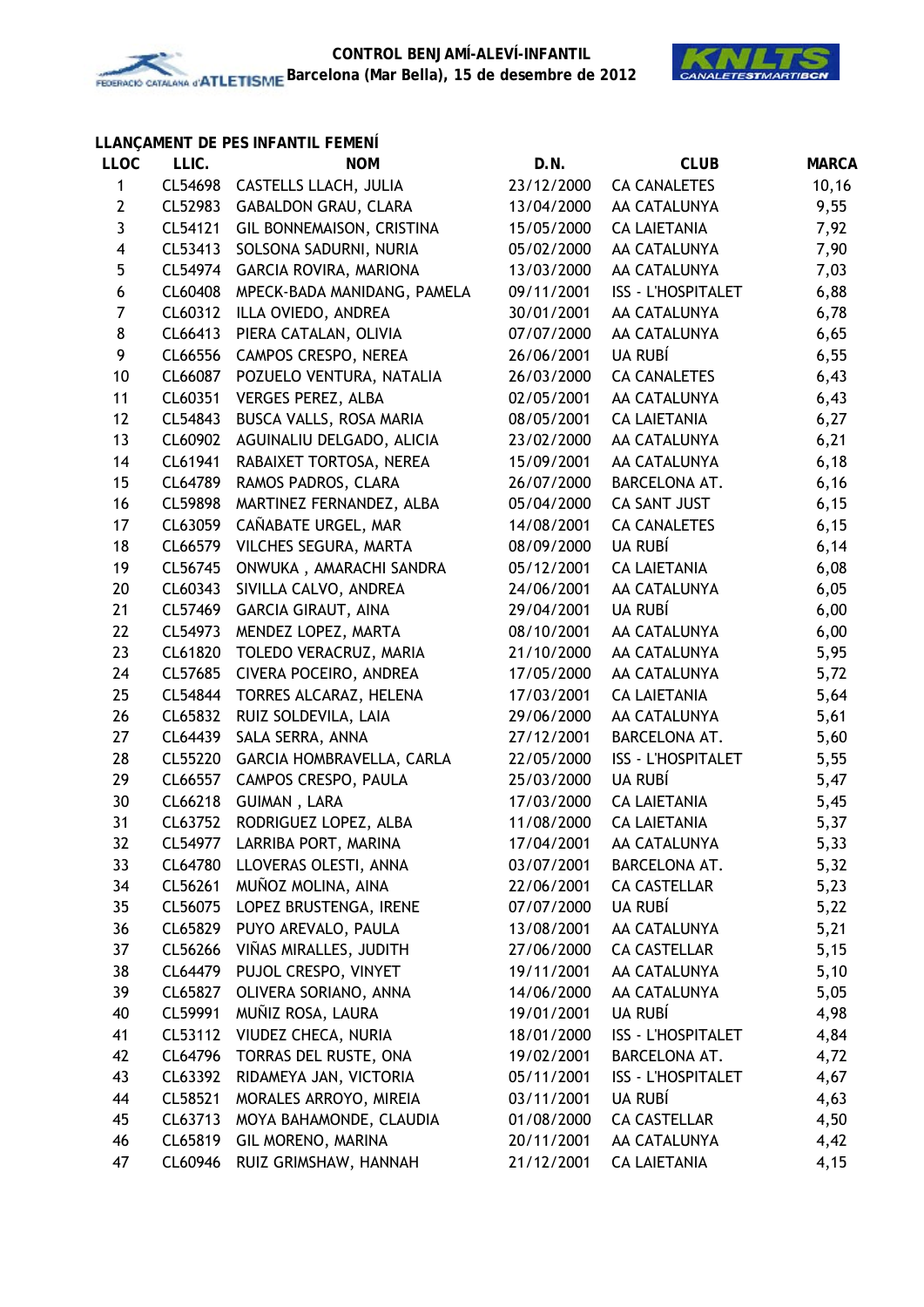

# **600 METRES LLISOS ALEVÍ MASCULÍ**

| 1A. SÈRIE               |         |                             |            |                           |              |
|-------------------------|---------|-----------------------------|------------|---------------------------|--------------|
| <b>LLOC</b>             | LLIC.   | <b>NOM</b>                  | D.N.       | <b>CLUB</b>               | <b>MARCA</b> |
| 1                       | CL62535 | HURTADO PINEDO, JESUS       | 20/06/2002 | <b>CA VILADECANS</b>      | 1, 50, 1     |
| $\overline{2}$          | CL57284 | RODRIGUEZ FAUROUX, JOAQUIM  | 19/03/2002 | <b>ISS - L'HOSPITALET</b> | 1,51,8       |
| 3                       | CL57550 | SEGURA PESUDO, BEZA         | 13/01/2002 | <b>CA CANALETES</b>       | 1,55,0       |
| 4                       | CL63745 | ALTIMIRA SANCHIS, POL       | 23/09/2002 | <b>CA LAIETANIA</b>       | 1,58,0       |
| 5                       | CL60334 | RAMADA MUÑOZ, LLUC          | 06/04/2003 | AA CATALUNYA              | 2,01,6       |
| 6                       | CL60960 | ACEDO MARIN, ALEJANDRO      | 05/08/2003 | <b>JA SABADELL</b>        | 2,02,8       |
| $\overline{7}$          | CL64247 | MONTERO ARROYO, TRISTAN     | 30/07/2002 | <b>RIPOLLET UA</b>        | 2,03,5       |
| 8                       | CL60294 | CIVERA POCEIRO, PAU         | 08/10/2003 | AA CATALUNYA              | 2,05,3       |
| 9                       | CL61940 | PEREZ RODRIGUEZ, JOEL       | 31/03/2003 | AA CATALUNYA              | 2,06,2       |
| 10                      | CL64098 | BERNAL RAMOS, ADRIAN        | 03/08/2003 | <b>CA CASTELLAR</b>       | 2, 15, 1     |
| 11                      | CL61219 | TOMAS HOMAR, ARNAU          | 15/02/2003 | <b>CA CANALETES</b>       | 2,16,5       |
| 12                      | CL66086 | PONT PUJOLRIU, LLUC         | 12/11/2003 | <b>CA CANALETES</b>       | 2,21,5       |
| 13                      | CL57304 | CONEJERO FRECHILLA, JOEL    | 01/12/2002 | AA CATALUNYA              | 2,26,0       |
| 14                      | CL60579 | HABA FERRANDO, ERIC         | 21/06/2003 | <b>CA CASTELLAR</b>       | 2,26,3       |
| 2A. SÈRIE               |         |                             |            |                           |              |
| <b>LLOC</b>             | LLIC.   | <b>NOM</b>                  | D.N.       | <b>CLUB</b>               | <b>MARCA</b> |
| 1                       | CL58611 | ROMEO BARCELO, ALBERT       | 08/12/2002 | <b>CA CANALETES</b>       | 2,05,0       |
| $\mathbf{2}$            | CL58253 | MARI MIRO, ARNAU            | 13/07/2002 | <b>CA CASTELLAR</b>       | 2,06,5       |
| 3                       | CL58612 | CASTELLS LLACH, JOSEP       | 30/08/2002 | <b>CA CANALETES</b>       | 2, 10, 3     |
| $\overline{\mathbf{4}}$ | CL65801 | BONAL CODOMI, LLUC          | 06/04/2003 | AA CATALUNYA              | 2,10,5       |
| 5                       | CL66201 | CARRASCO PAVON, DANIEL      | 28/11/2003 | <b>CA LAIETANIA</b>       | 2,10,8       |
| $\boldsymbol{6}$        | CL60296 | COMAS MARIN, JOAN           | 03/02/2003 | AA CATALUNYA              | 2, 11, 2     |
| $\overline{7}$          | CL60783 | MENDEZ ROVIRA, JOAN         | 11/12/2002 | <b>CA CANALETES</b>       | 2,13,5       |
| 8                       | CL60311 | HERNANDEZ AROLA, PAU        | 19/11/2002 | AA CATALUNYA              | 2,19,7       |
| 9                       | CL61922 | DE LA FUENTE MARTINEZ, ALEX | 28/07/2003 | AA CATALUNYA              | 2,20,5       |
| 10                      | CL66226 | MORA SOSPEDRA, ROGER        | 22/07/2003 | <b>CA LAIETANIA</b>       | 2, 21, 2     |
| 11                      | CL61920 | CELEIRO ROBLES, JAUME       | 30/05/2003 | AA CATALUNYA              | 2,22,2       |
| 12                      | CL60803 | SEGURA PESUDO, YABSERA      | 13/03/2003 | <b>CA CANALETES</b>       | 2,23,5       |
| 13                      | CL66234 | PONS MARCHES, JAN           | 10/12/2003 | <b>CA LAIETANIA</b>       | 2,28,0       |
| 14                      | CL64400 | LORE AMIGO, ERIC            | 08/08/2003 | AA CATALUNYA              | 2,30,4       |
| 15                      | CL66206 | FARELO CORCHADO, MARC       | 27/04/2003 | <b>CA LAIETANIA</b>       | 2,34,0       |
| 16                      | CL66566 | MERINO DEL VIEJO, ADRIAN    | 21/05/2002 | UA RUBÍ                   | 2,37,6       |
| 17                      | CL66220 | IGUAL SALTOR, GUILLEM       | 05/09/2002 | <b>CA LAIETANIA</b>       | 2,44,7       |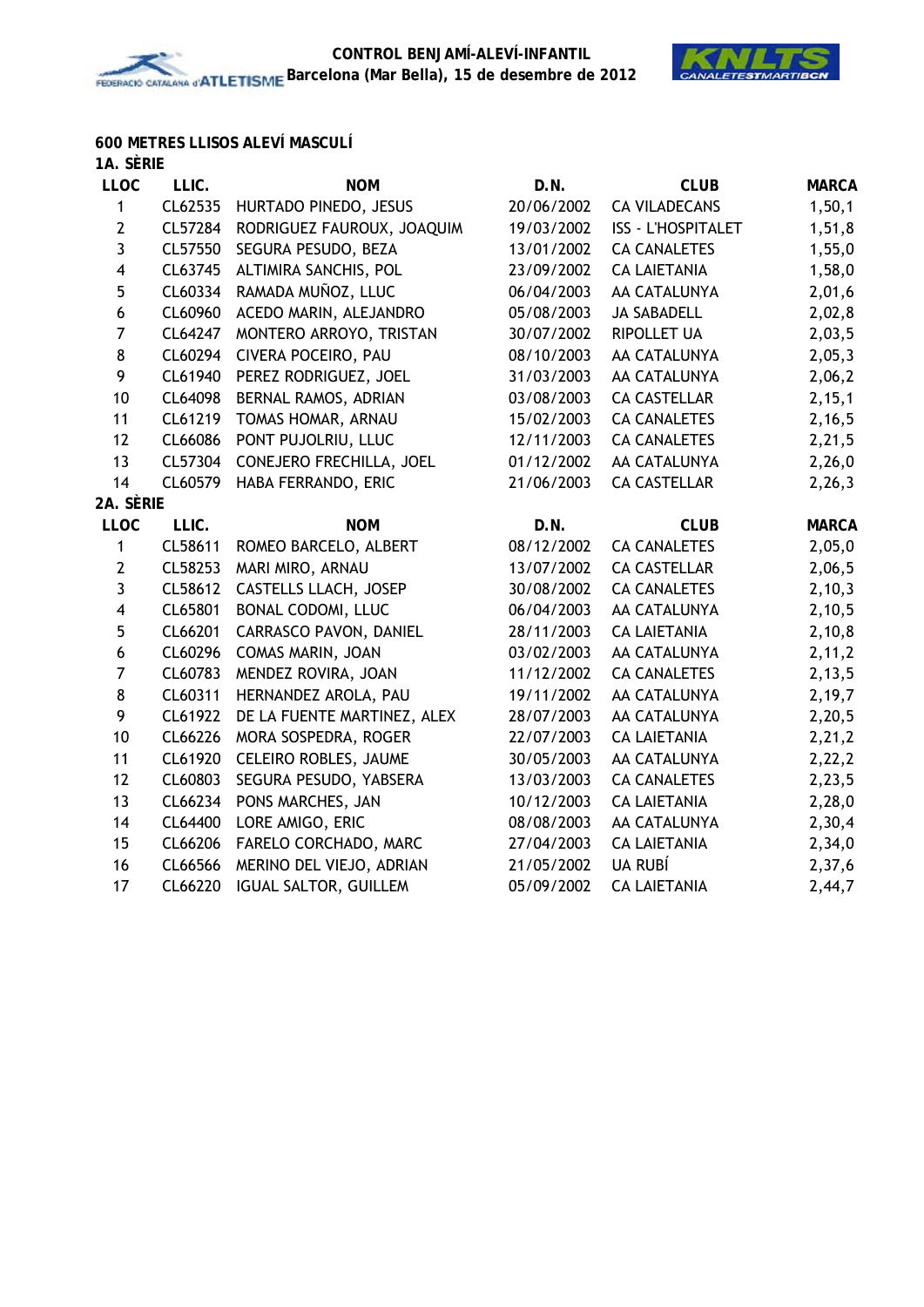

### **2000 METRES MARXA ALEVÍ-INFANTIL MASCULÍ**

| LLIC.   | <b>NOM</b>                    | D.N.                  | <b>CLUB</b>               | <b>MARCA</b> |
|---------|-------------------------------|-----------------------|---------------------------|--------------|
| CL56721 | PUEYO ARTERO, JOAQUIM         | 20/03/2000            | <b>ISS - L'HOSPITALET</b> | 10, 10, 5    |
| CL54990 | JIMENEZ ISABAL, DANIEL        | 19/05/2000            | AA CATALUNYA              | 10,20,7      |
| CL56960 | <b>COLL SICLUNA, ARTUR</b>    | 16/08/2001            | FC BARCELONA              | 11,39,4      |
| CL60960 | ACEDO MARIN, ALEJANDRO        | 05/08/2003            | <b>JA SABADELL</b>        | 11,43,7      |
| CL57577 | <b>GUTIERREZ ORTEGA, ALEX</b> | 17/10/2001            | <b>UA TERRASSA</b>        | 11,58,8      |
| CL59688 | SEGURA GOMEZ, ADRIA           | 07/01/2002            | <b>CA GRANOLLERS</b>      | 12,12,0      |
| CL65069 | RODRIGUEZ ORTEGA, OLEG        | 09/02/2000            | <b>ISS - L'HOSPITALET</b> | 12, 12, 7    |
| CL60311 | HERNANDEZ AROLA, PAU          | 19/11/2002            | AA CATALUNYA              | 12, 23, 3    |
| CL57204 | ZAERA BUSCA, CARLES           | 31/08/2000            | <b>CA LAIETANIA</b>       | 12,42,1      |
| CL58611 | ROMEO BARCELO, ALBERT         | 08/12/2002            | <b>CA CANALETES</b>       | 12,56,5      |
| CL60294 | CIVERA POCEIRO, PAU           | 08/10/2003            | AA CATALUNYA              | 13,28,4      |
| CL67353 | CASAS PORTILLO, ALBERT        | 08/03/2000            | AA CATALUNYA              | 13,56,0      |
| CL64400 | LORE AMIGO, ERIC              | 08/08/2003            | AA CATALUNYA              | 13,58,8      |
| CL60783 | MENDEZ ROVIRA, JOAN           | 11/12/2002            | <b>CA CANALETES</b>       | 14,06,7      |
| CL61940 | PEREZ RODRIGUEZ, JOEL         | 31/03/2003            | AA CATALUNYA              | 14, 14, 8    |
| CL60334 | RAMADA MUÑOZ, LLUC            | 06/04/2003            | AA CATALUNYA              | 14,28,4      |
| CL60803 | SEGURA PESUDO, YABSERA        | 13/03/2003            | <b>CA CANALETES</b>       | 14,30,8      |
| CL61920 | CELEIRO ROBLES, JAUME         | 30/05/2003            | AA CATALUNYA              | 14, 32, 1    |
| CL63291 | BATALLA FERRES, ABEL          | 13/01/2003            | <b>CA CANALETES</b>       | 14,35,6      |
| CL57304 | CONEJERO FRECHILLA, JOEL      | 01/12/2002            | AA CATALUNYA              | 14,51,8      |
| CL65801 | BONAL CODOMI, LLUC            | 06/04/2003            | AA CATALUNYA              | 15,05,7      |
| CL66206 |                               | 27/04/2003            | <b>CA LAIETANIA</b>       | 15,17,0      |
| CL66201 | <b>CARRASCO PAVON, DANIEL</b> | 28/11/2003            | <b>CA LAIETANIA</b>       | 15,18,6      |
| CL63632 | FORCADA EDO, ORIOL            | 13/09/2002            | CORNELLÀ AT.              | 15,35,6      |
| CL61922 | DE LA FUENTE MARTINEZ, ALEX   | 28/07/2003            | AA CATALUNYA              | 15,44,0      |
| CL60292 | CARCELES FERRERONS, POL       | 05/07/2003            | AA CATALUNYA              | 16, 21, 0    |
| CL66226 | MORA SOSPEDRA, ROGER          | 22/07/2003            | <b>CA LAIETANIA</b>       | 16, 33, 0    |
| CL60296 | COMAS MARIN, JOAN             | 03/02/2003            | AA CATALUNYA              | 17,09,1      |
|         |                               | FARELO CORCHADO, MARC |                           |              |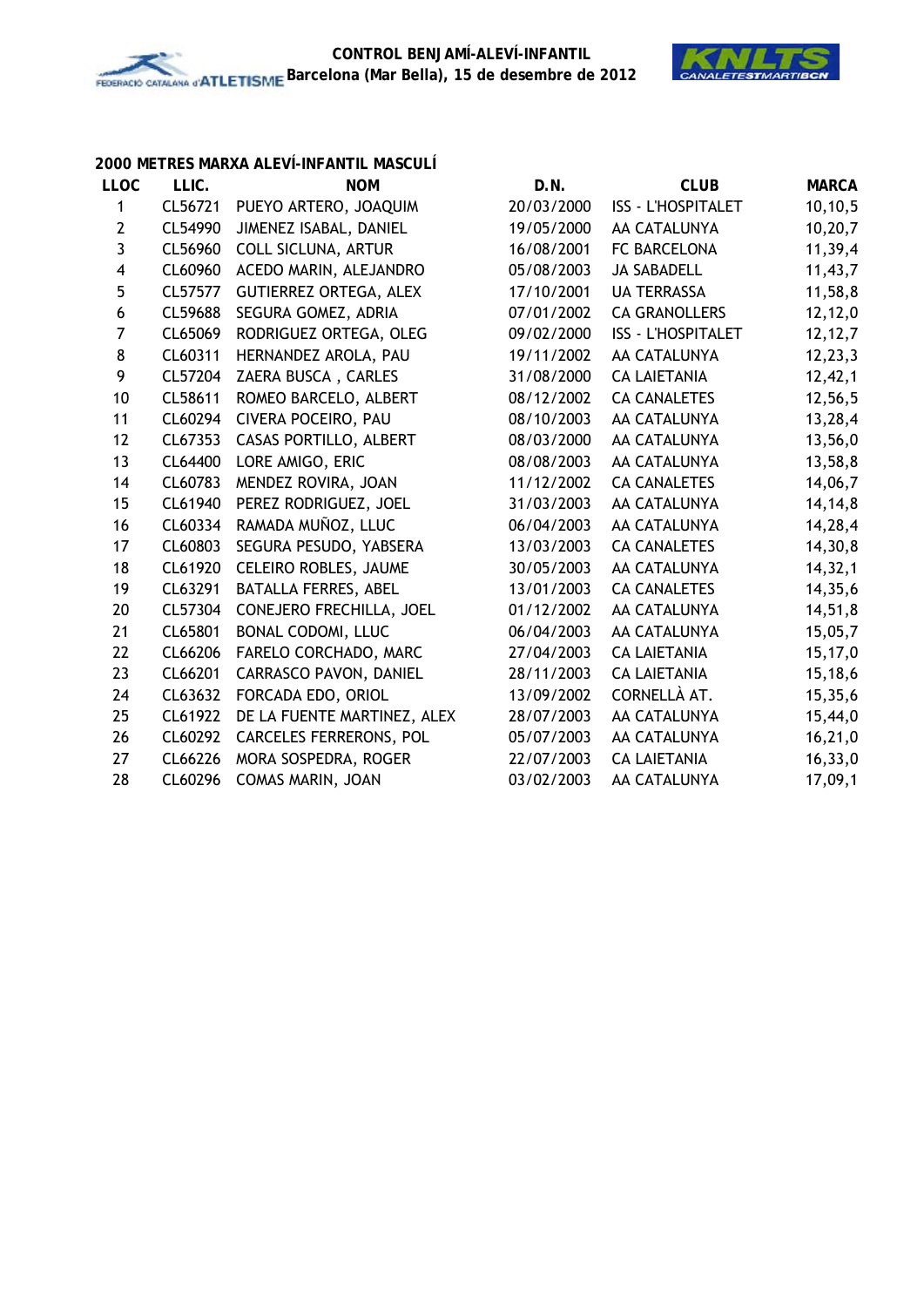

# **LLANÇAMENT DE DISC ALEVÍ MASCULÍ**

| <b>LLOC</b>             | LLIC.   | <b>NOM</b>                   | D.N.       | <b>CLUB</b>               | <b>MARCA</b> |
|-------------------------|---------|------------------------------|------------|---------------------------|--------------|
| 1                       | CL57284 | RODRIGUEZ FAUROUX, JOAQUIM   | 19/03/2002 | <b>ISS - L'HOSPITALET</b> | 16,65        |
| $\mathbf{2}$            | CL58612 | CASTELLS LLACH, JOSEP        | 30/08/2002 | <b>CA CANALETES</b>       | 15,24        |
| 3                       | CL60296 | COMAS MARIN, JOAN            | 03/02/2003 | AA CATALUNYA              | 15,11        |
| $\overline{\mathbf{4}}$ | CL60561 | DIAZ DELGADO, MARC           | 22/07/2003 | <b>ISS - L'HOSPITALET</b> | 15,07        |
| 5                       | CL65801 | <b>BONAL CODOMI, LLUC</b>    | 06/04/2003 | AA CATALUNYA              | 14,45        |
| $\boldsymbol{6}$        | CL66226 | MORA SOSPEDRA, ROGER         | 22/07/2003 | <b>CA LAIETANIA</b>       | 14,31        |
| $\overline{7}$          | CL60294 | CIVERA POCEIRO, PAU          | 08/10/2003 | AA CATALUNYA              | 13,62        |
| 8                       | CL58611 | ROMEO BARCELO, ALBERT        | 08/12/2002 | <b>CA CANALETES</b>       | 13,36        |
| 9                       | CL60344 | SIVILLA CALVO, CRISTIAN      | 22/07/2002 | AA CATALUNYA              | 13,08        |
| 10                      | CL60579 | HABA FERRANDO, ERIC          | 21/06/2003 | <b>CA CASTELLAR</b>       | 12,39        |
| 11                      | CL61219 | TOMAS HOMAR, ARNAU           | 15/02/2003 | <b>CA CANALETES</b>       | 11,31        |
| 12                      | CL58253 | MARI MIRO, ARNAU             | 13/07/2002 | <b>CA CASTELLAR</b>       | 11, 13       |
| 13                      | CL66220 | <b>IGUAL SALTOR, GUILLEM</b> | 05/09/2002 | <b>CA LAIETANIA</b>       | 11,05        |
| 14                      | CL60311 | HERNANDEZ AROLA, PAU         | 19/11/2002 | AA CATALUNYA              | 10,76        |
| 15                      | CL64098 | BERNAL RAMOS, ADRIAN         | 03/08/2003 | <b>CA CASTELLAR</b>       | 10,39        |
| 16                      | CL60334 | RAMADA MUÑOZ, LLUC           | 06/04/2003 | AA CATALUNYA              | 10,04        |
| 17                      | CL60783 | MENDEZ ROVIRA, JOAN          | 11/12/2002 | <b>CA CANALETES</b>       | 9,88         |
| 18                      | CL66086 | PONT PUJOLRIU, LLUC          | 12/11/2003 | <b>CA CANALETES</b>       | 9,71         |
| 19                      | CL66201 | CARRASCO PAVON, DANIEL       | 28/11/2003 | <b>CA LAIETANIA</b>       | 9,41         |
| 20                      | CL57304 | CONEJERO FRECHILLA, JOEL     | 01/12/2002 | AA CATALUNYA              | 8,92         |
| 21                      | CL66568 | MUÑIZ ROSA, VICTOR           | 02/07/2002 | UA RUBÍ                   | 8,73         |
|                         | CL61922 | DE LA FUENTE MARTINEZ, ALEX  | 28/07/2003 | AA CATALUNYA              | <b>NULS</b>  |
|                         | CL61940 | PEREZ RODRIGUEZ, JOEL        | 31/03/2003 | AA CATALUNYA              | <b>NULS</b>  |
|                         | CL61920 | CELEIRO ROBLES, JAUME        | 30/05/2003 | AA CATALUNYA              | <b>NULS</b>  |
|                         | CL64400 | LORE AMIGO, ERIC             | 08/08/2003 | AA CATALUNYA              | <b>NULS</b>  |
|                         | CL66206 | FARELO CORCHADO, MARC        | 27/04/2003 | <b>CA LAIETANIA</b>       | <b>NULS</b>  |
|                         | CL66234 | PONS MARCHES, JAN            | 10/12/2003 | <b>CA LAIETANIA</b>       | <b>NULS</b>  |
|                         | CL60292 | CARCELES FERRERONS, POL      | 05/07/2003 | AA CATALUNYA              | <b>NULS</b>  |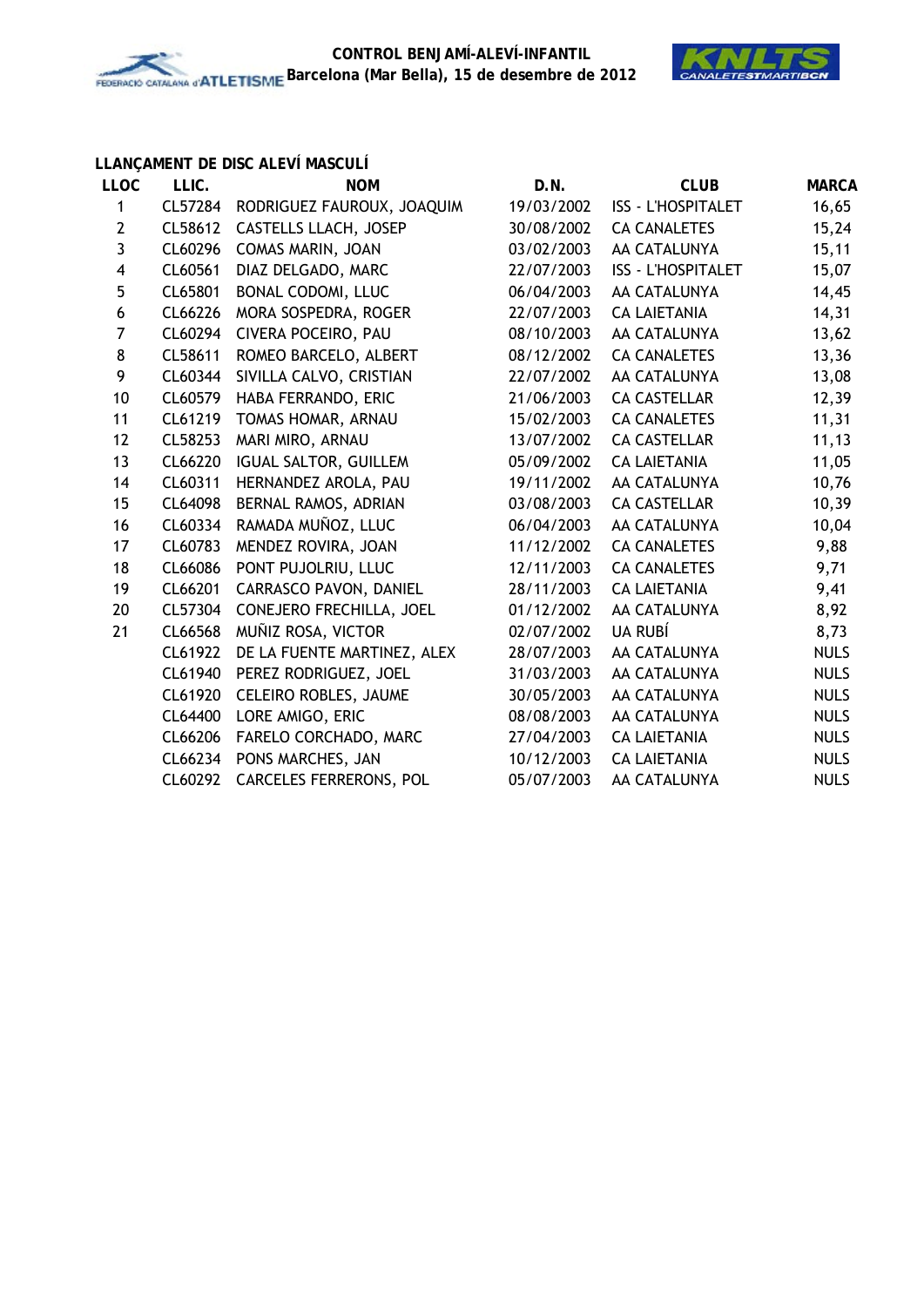

# **600 METRES LLISOS ALEVÍ FEMENÍ**

| 1A. SÈRIE      |         |                                |            |                           |              |
|----------------|---------|--------------------------------|------------|---------------------------|--------------|
| <b>LLOC</b>    | LLIC.   | <b>NOM</b>                     | D.N.       | <b>CLUB</b>               | <b>MARCA</b> |
| 1              | CL58538 | ALCOLEA MORON, CLAUDIA         | 10/10/2002 | RIPOLLET UA               | 1,55,7       |
| $\mathbf{2}$   | CL66702 | SALGADO BOIXADERAS, JULIA      | 12/01/2002 | <b>CA CANALETES</b>       | 1,57,9       |
| 3              | CL57288 | SANCHEZ ROMERO, ALBA           | 28/05/2002 | <b>ISS - L'HOSPITALET</b> | 2,01,8       |
| 4              | CL62158 | MARTINEZ ORTUÑO, MARINA        | 13/02/2002 | <b>CA LAIETANIA</b>       | 2,02,2       |
| 5              | CL60313 | LAS HERAS RUPEREZ, CLARA       | 11/04/2003 | AA CATALUNYA              | 2,03,0       |
| 6              | CL61910 | ARMENGOL PARRA, PAULA          | 27/05/2002 | AA CATALUNYA              | 2,03,7       |
| $\overline{7}$ | CL62547 | SOBRINO GIMENO, LUCIA          | 10/05/2002 | <b>CA VILADECANS</b>      | 2,04,1       |
| 8              | CL60329 | PALOMERO DONADEU, ALEXIA       | 19/11/2002 | AA CATALUNYA              | 2,04,4       |
| 9              | CL59530 | MARTINEZ HERNANDEZ, DANIELA    | 10/06/2003 | <b>RIPOLLET UA</b>        | 2,04,7       |
| 10             | CL63383 | DOUDI VEGA, NADIA              | 13/05/2002 | <b>ISS - L'HOSPITALET</b> | 2,06,2       |
| 11             | CL64909 | CAMPS CALDERON, BERTA          | 30/09/2003 | RIPOLLET UA               | 2,09,6       |
| 12             | CL61836 | TORRES GARCIA, LAURA           | 19/12/2003 | RIPOLLET UA               | 2,10,6       |
| 13             | CL61933 | MALET ARMENGOL, DUNA           | 03/07/2003 | AA CATALUNYA              | 2,11,4       |
| 14             | CL60784 | MEYER MARTINEZ, INES SOFIA     | 12/07/2002 | <b>CA CANALETES</b>       | 2,11,4       |
| 15             | CL64164 | ARAGO PORTILLO, MARTINA        | 09/05/2003 | <b>ISS - L'HOSPITALET</b> | 2,11,4       |
| 16             | CL58635 | EGUIA CATALAN, ALBA            | 13/11/2002 | <b>CA CASTELLAR</b>       | 2, 16, 3     |
| 17             | CL60319 | MENDEZ LOPEZ, EVA              | 18/07/2003 | AA CATALUNYA              | 2, 19, 3     |
| 18             | CL62821 | CAPDEVILA MASO, ELISENDA       | 18/02/2002 | <b>CA CANALETES</b>       | 2,21,2       |
| 2A. Sèrie      |         |                                |            |                           |              |
| <b>LLOC</b>    | LLIC.   | <b>NOM</b>                     | D.N.       | <b>CLUB</b>               | <b>MARCA</b> |
| 1              | CL59529 | <b>GUARDADO MARTINEZ, GINA</b> | 29/08/2002 | <b>RIPOLLET UA</b>        | 2,02,5       |
| $\mathbf{2}$   | CL60342 | SERRANO MARULL, CLARA          | 02/04/2003 | AA CATALUNYA              | 2,05,2       |
| 3              | CL63379 | SOLANO SELVAS, LAIA            | 21/01/2002 | RIPOLLET UA               | 2,08,9       |
| 4              | CL64911 | RIERA BAYO, JUDIT              | 10/06/2002 | RIPOLLET UA               | 2,12,7       |
| 5              | CL63914 | DELGADO TORRERO, DESIREE       | 30/05/2002 | RIPOLLET UA               | 2, 13, 3     |
| 6              | CL60802 | SAURA PETEGNIEF, CHLOE         | 14/07/2003 | <b>CA CANALETES</b>       | 2, 14, 1     |
| $\overline{7}$ | CL65826 | OLIVERA SORIANO, MARTA         | 06/10/2003 | AA CATALUNYA              | 2,19,7       |
| 8              | CL63976 | FERRER FERNANDEZ, ANDREA       | 08/01/2002 | <b>ISS - L'HOSPITALET</b> | 2,22,7       |
| 9              | CL62159 | NAVAS GUERRERO, AINHOA         | 06/11/2002 | <b>CA LAIETANIA</b>       | 2,24,9       |
| 10             | CL64176 | SANT JENNAI, MAR               | 12/08/2002 | <b>ISS - L'HOSPITALET</b> | 2,27,0       |
| 11             | CL65056 | FLOS DOMINGO, NURIA            | 22/04/2003 | <b>ISS - L'HOSPITALET</b> | 2,28,9       |
| 12             | CL62843 | LAMATA DELGADO, CARLA          | 02/08/2003 | <b>CA CANALETES</b>       | 2,30,0       |
| 13             | CL62865 | PIPO COLL, LAIA                | 06/04/2002 | <b>CA CANALETES</b>       | 2,30,6       |
| 14             | CL62829 | DOMINGO CIVIT, EULALIA         | 21/07/2003 | <b>CA CANALETES</b>       | 2,33,0       |
| 15             | CL65836 | SOLE GARCIA, MARTA             | 20/09/2002 | AA CATALUNYA              | 2,37,9       |
| 16             | CL65807 | CASADO SANCHEZ, ADA            | 17/01/2003 | AA CATALUNYA              | 2,38,8       |
| 17             | CL65800 | BARRACHINA CORRONS, NINA       | 16/05/2003 | AA CATALUNYA              | 2,40,4       |
| 18             | CL63384 | FERRER FERNANDEZ, DANIELA      | 08/01/2002 | <b>ISS - L'HOSPITALET</b> | 2,43,0       |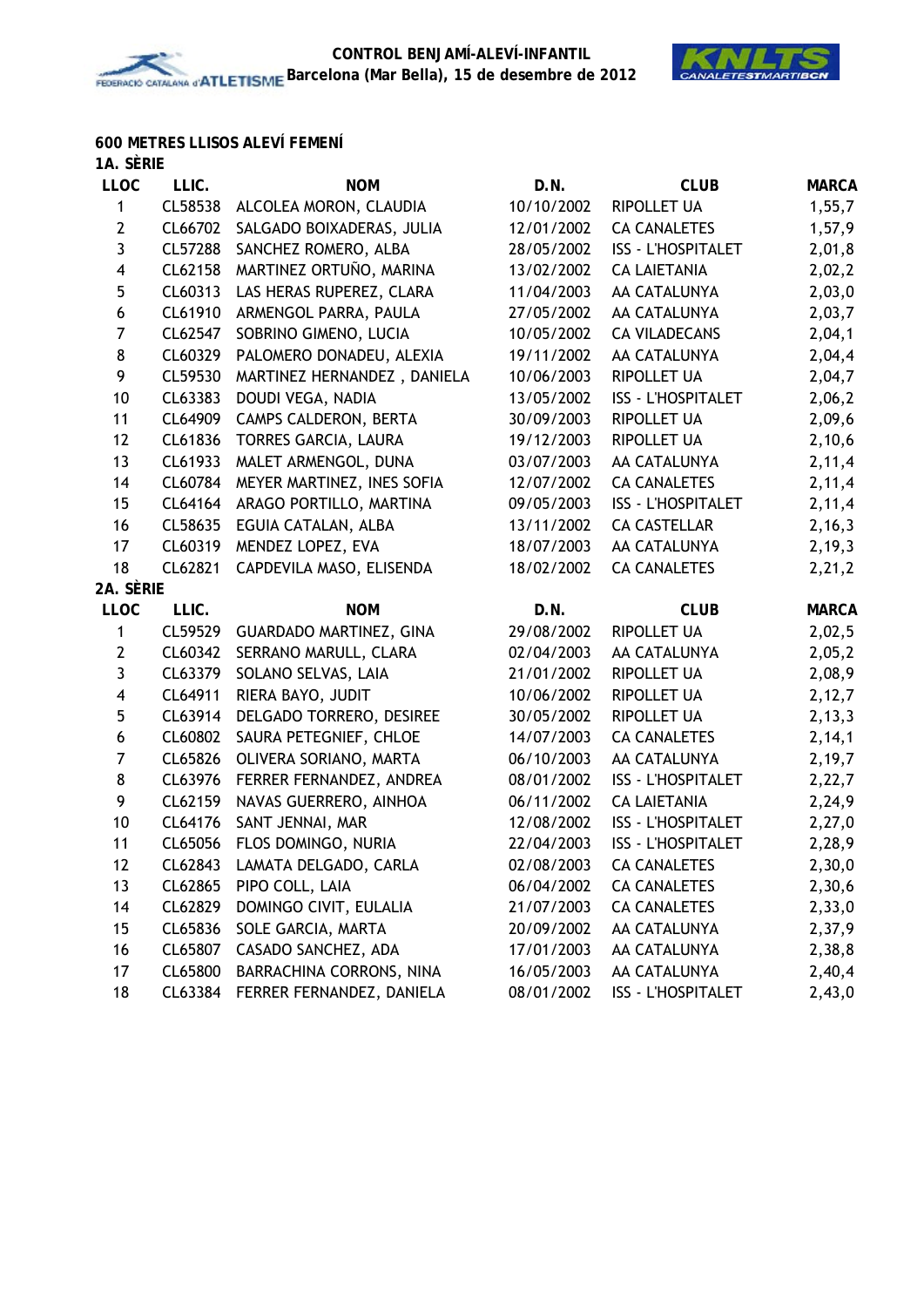

## **2000 METRES MARXA ALEVÍ-INFANTIL FEMENÍ**

| <b>LLOC</b>             | LLIC.   | <b>NOM</b>                    | D.N.       | <b>CLUB</b>               | <b>MARCA</b> |
|-------------------------|---------|-------------------------------|------------|---------------------------|--------------|
| 1                       | CL54974 | GARCIA ROVIRA, MARIONA        | 13/03/2000 | AA CATALUNYA              | 10, 16, 2    |
| $\mathbf{2}$            | CL53409 | DE TORRES GIMENO, JULIA       | 14/07/2000 | CORNELLÀ AT.              | 10,56,9      |
| 3                       | CL60329 | PALOMERO DONADEU, ALEXIA      | 19/11/2002 | AA CATALUNYA              | 11, 19, 8    |
| $\overline{\mathbf{4}}$ | CL57803 | RIBAS CALM, MARIA             | 18/05/2001 | <b>GEIE GIRONÍ</b>        | 12,00,6      |
| 5                       | CL60342 | SERRANO MARULL, CLARA         | 02/04/2003 | AA CATALUNYA              | 12,20,0      |
| 6                       | CL56075 | LOPEZ BRUSTENGA, IRENE        | 07/07/2000 | UA RUBÍ                   | 12,22,8      |
| $\boldsymbol{7}$        | CL62530 | CAYERO SANCHEZ, NOELIA        | 01/07/2001 | <b>CA VILADECANS</b>      | 12, 23, 1    |
| $\bf 8$                 | CL54698 | CASTELLS LLACH, JULIA         | 23/12/2000 | <b>CA CANALETES</b>       | 12,52,8      |
| 9                       | CL65807 | CASADO SANCHEZ, ADA           | 17/01/2003 | AA CATALUNYA              | 12,53,8      |
| 10                      | CL56845 | GONZALEZ MORA, IRENE          | 06/01/2000 | <b>CA LAIETANIA</b>       | 12,56,7      |
| 11                      | CL53226 | OLMOS GONZALEZ, BERTA         | 02/01/2000 | UA RUBÍ                   | 13,02,2      |
| 12                      | CL67372 | MASSANA BANQUELLS, ANGELS     | 15/03/2000 | MUNTANYENC S.CUGAT        | 13,02,6      |
| 13                      | CL62536 | MARTINEZ BELTRAN, MARINA      | 19/01/2002 | <b>CA VILADECANS</b>      | 13,03,0      |
| 14                      | CL62846 | LOPEZ CABALLER, MARTA         | 24/05/2002 | <b>CA CANALETES</b>       | 13,04,9      |
| 15                      | CL64439 | SALA SERRA, ANNA              | 27/12/2001 | BARCELONA AT.             | 13, 12, 3    |
| 16                      | CL53917 | URRUTIA HERRERA, MIREIA       | 04/03/2000 | <b>CA CANALETES</b>       | 13,34,0      |
| 17                      | CL60682 | <b>GIMENEZ PLANELL, LAURA</b> | 13/09/2003 | <b>CA IGUALADA</b>        | 13,37,2      |
| 18                      | CL60066 | GUTIERREZ ROMERO, LAURA       | 31/01/2003 | CA VIC                    | 13,48,0      |
| 19                      | CL57685 | CIVERA POCEIRO, ANDREA        | 17/05/2000 | AA CATALUNYA              | 13,49,0      |
| 20                      | CL60572 | RUIZ FRANCH, MALENA           | 11/08/2003 | <b>ISS - L'HOSPITALET</b> | 13,53,4      |
| 21                      | CL60313 | LAS HERAS RUPEREZ, CLARA      | 11/04/2003 | AA CATALUNYA              | 13,54,6      |
| 22                      | CL61933 | MALET ARMENGOL, DUNA          | 03/07/2003 | AA CATALUNYA              | 13,55,4      |
| 23                      | CL55926 | ARJONA HOLGADO, ALBA          | 27/09/2001 | UA RUBÍ                   | 14,07,8      |
| 24                      | CL62843 | LAMATA DELGADO, CARLA         | 02/08/2003 | <b>CA CANALETES</b>       | 14,20,4      |
| 25                      | CL62158 | MARTINEZ ORTUÑO, MARINA       | 13/02/2002 | <b>CA LAIETANIA</b>       | 14, 27, 2    |
| 26                      | CL58308 | PEREIRAS NEIRA, NURIA         | 24/01/2002 | ISS - L'HOSPITALET        | 14,40,1      |
| 27                      | CL60408 | MPECK-BADA MANIDANG, PAMELA   | 09/11/2001 | ISS - L'HOSPITALET        | 14,42,2      |
| 28                      | CL62533 | GARCIA MARTIN-DOIMEADIOS, ANA | 17/06/2002 | <b>CA VILADECANS</b>      | 14,47,3      |
| 29                      | CL65819 | GIL MORENO, MARINA            | 20/11/2001 | AA CATALUNYA              | 14,49,7      |
| 30                      | CL65826 | OLIVERA SORIANO, MARTA        | 06/10/2003 | AA CATALUNYA              | 15,16,9      |
| 31                      | CL62538 | MOYA CARRASCOSA, GEORGINA     | 23/11/2000 | <b>CA VILADECANS</b>      | 15,49,7      |
| 32                      | CL64176 | SANT JENNAI, MAR              | 12/08/2002 | <b>ISS - L'HOSPITALET</b> | 16,06,1      |
| 33                      | CL64780 | LLOVERAS OLESTI, ANNA         | 03/07/2001 | BARCELONA AT.             | 16, 10, 8    |
| 34                      | CL60319 | MENDEZ LOPEZ, EVA             | 18/07/2003 | AA CATALUNYA              | 16,16,4      |
| 35                      | CL66208 | FERNANDEZ CUSACHS, MARIA      | 05/11/2002 | <b>CA LAIETANIA</b>       | 16, 26, 1    |
| 36                      | CL62159 | NAVAS GUERRERO, AINHOA        | 06/11/2002 | <b>CA LAIETANIA</b>       | 16,34,5      |
| 37                      | CL65056 | FLOS DOMINGO, NURIA           | 22/04/2003 | <b>ISS - L'HOSPITALET</b> | 16,36,7      |
| 38                      | CL65828 | PEREZ NICASI, PAULA           | 25/08/2003 | AA CATALUNYA              | 17,34,5      |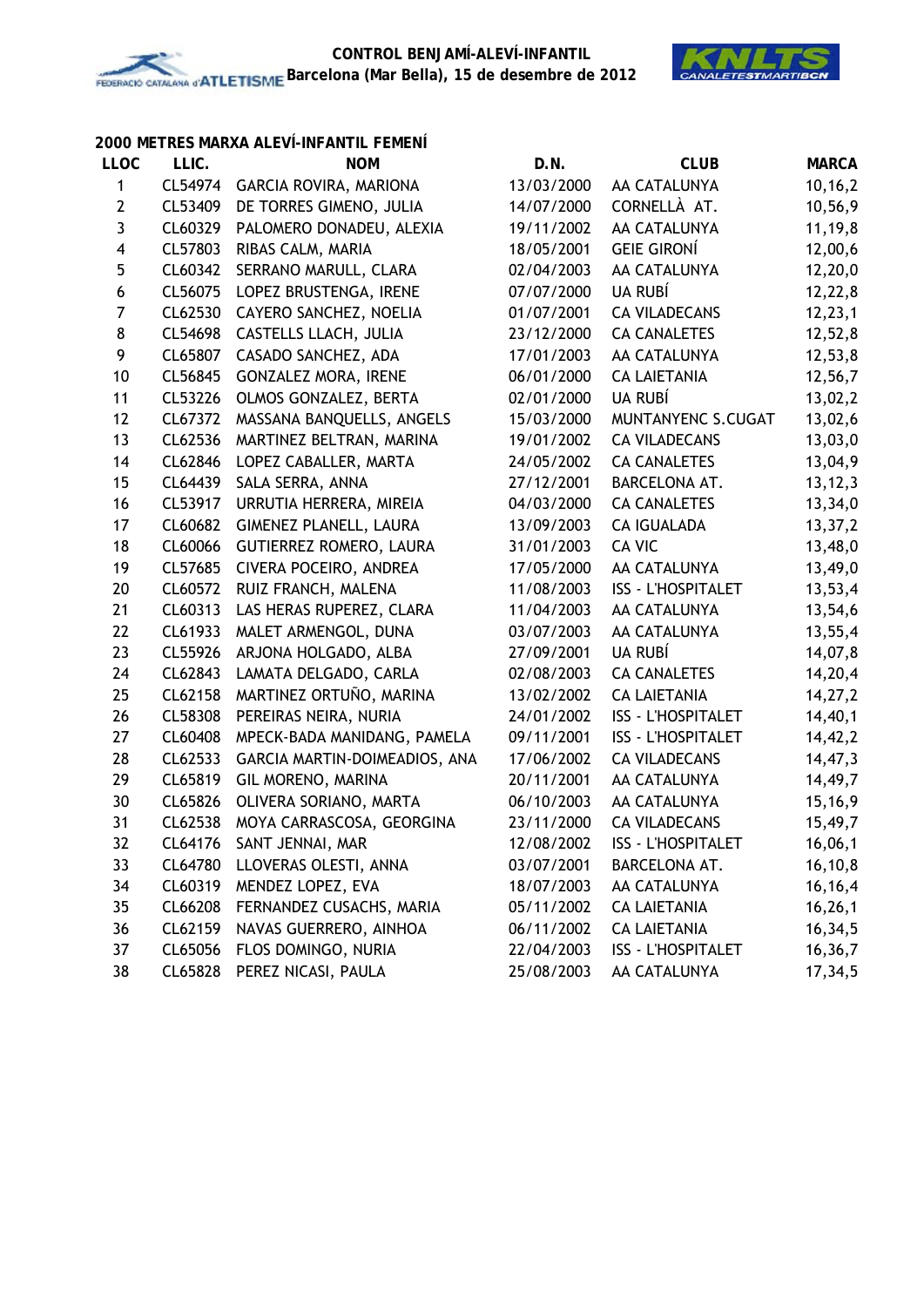

## **LLANÇAMENT DE DISC ALEVÍ FEMENÍ**

| <b>LLOC</b>             | LLIC.   | <b>NOM</b>                         | D.N.       | <b>CLUB</b>               | <b>MARCA</b> |
|-------------------------|---------|------------------------------------|------------|---------------------------|--------------|
| 1                       |         | CL66702 SALGADO BOIXADERAS, JULIA  | 12/01/2002 | <b>CA CANALETES</b>       | 14,53        |
| $\mathbf{2}$            | CL61910 | ARMENGOL PARRA, PAULA              | 27/05/2002 | AA CATALUNYA              | 13,95        |
| 3                       |         | CL60784 MEYER MARTINEZ, INES SOFIA | 12/07/2002 | <b>CA CANALETES</b>       | 13,72        |
| $\overline{\mathbf{4}}$ | CL62158 | MARTINEZ ORTUÑO, MARINA            | 13/02/2002 | <b>CA LAIETANIA</b>       | 13,42        |
| 5                       | CL58635 | EGUIA CATALAN, ALBA                | 13/11/2002 | <b>CA CASTELLAR</b>       | 12,39        |
| 6                       | CL57288 | SANCHEZ ROMERO, ALBA               | 28/05/2002 | <b>ISS - L'HOSPITALET</b> | 12,36        |
| $\overline{7}$          | CL62846 | LOPEZ CABALLER, MARTA              | 24/05/2002 | <b>CA CANALETES</b>       | 12,25        |
| 8                       | CL62821 | CAPDEVILA MASO, ELISENDA           | 18/02/2002 | <b>CA CANALETES</b>       | 12, 15       |
| 9                       | CL64176 | SANT JENNAI, MAR                   | 12/08/2002 | <b>ISS - L'HOSPITALET</b> | 11,84        |
| 10                      | CL62843 | LAMATA DELGADO, CARLA              | 02/08/2003 | <b>CA CANALETES</b>       | 11,66        |
| 11                      | CL60329 | PALOMERO DONADEU, ALEXIA           | 19/11/2002 | AA CATALUNYA              | 11,50        |
| 12                      | CL63383 | DOUDI VEGA, NADIA                  | 13/05/2002 | <b>ISS - L'HOSPITALET</b> | 11, 13       |
| 13                      | CL65056 | FLOS DOMINGO, NURIA                | 22/04/2003 | <b>ISS - L'HOSPITALET</b> | 10,93        |
| 14                      | CL62159 | NAVAS GUERRERO, AINHOA             | 06/11/2002 | <b>CA LAIETANIA</b>       | 10,68        |
| 15                      | CL66208 | FERNANDEZ CUSACHS, MARIA           | 05/11/2002 | <b>CA LAIETANIA</b>       | 10,54        |
| 16                      | CL60572 | RUIZ FRANCH, MALENA                | 11/08/2003 | <b>ISS - L'HOSPITALET</b> | 9,75         |
| 17                      | CL63384 | FERRER FERNANDEZ, DANIELA          | 08/01/2002 | <b>ISS - L'HOSPITALET</b> | 9,27         |
| 18                      | CL65836 | SOLE GARCIA, MARTA                 | 20/09/2002 | AA CATALUNYA              | 9,00         |
| 19                      | CL62865 | PIPO COLL, LAIA                    | 06/04/2002 | <b>CA CANALETES</b>       | 8,93         |
| 20                      | CL60342 | SERRANO MARULL, CLARA              | 02/04/2003 | AA CATALUNYA              | 8,63         |
|                         | CL61933 | MALET ARMENGOL, DUNA               | 03/07/2003 | AA CATALUNYA              | nuls         |
|                         | CL60313 | LAS HERAS RUPEREZ, CLARA           | 11/04/2003 | AA CATALUNYA              | nuls         |
|                         | CL65826 | OLIVERA SORIANO, MARTA             | 06/10/2003 | AA CATALUNYA              | nuls         |
|                         | CL60319 | MENDEZ LOPEZ, EVA                  | 18/07/2003 | AA CATALUNYA              | nuls         |
|                         | CL65807 | CASADO SANCHEZ, ADA                | 17/01/2003 | AA CATALUNYA              | nuls         |
|                         | CL65800 | BARRACHINA CORRONS, NINA           | 16/05/2003 | AA CATALUNYA              | nuls         |
|                         | CL66852 | RUIZ PUERTO, ALBA                  | 18/09/2003 | <b>CA CASTELLAR</b>       | nuls         |
|                         | CL62829 | DOMINGO CIVIT, EULALIA             | 21/07/2003 | <b>CA CANALETES</b>       | nuls         |
|                         |         |                                    |            |                           |              |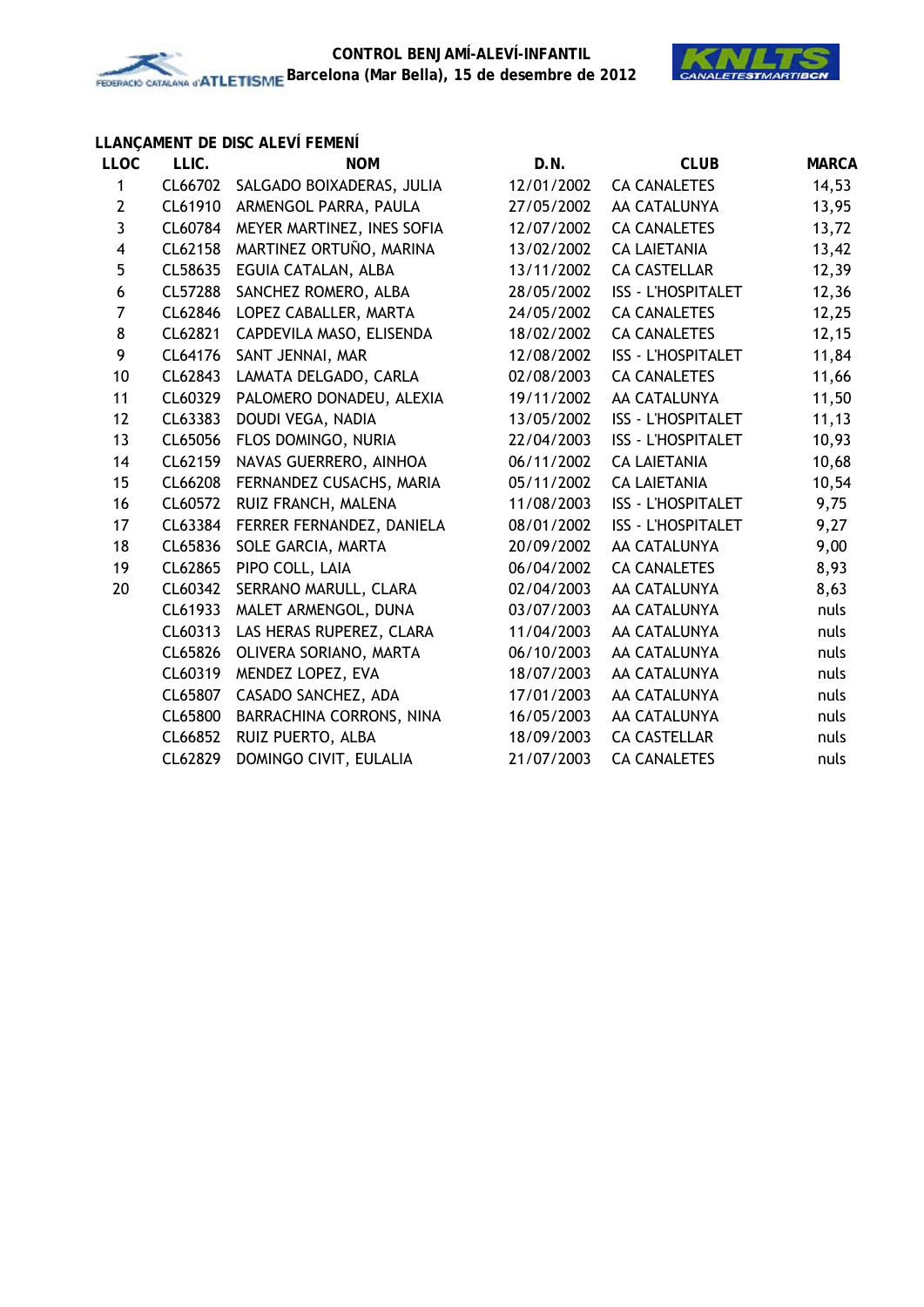

## **60 METRES LLISOS BENJAMÍ MASCULÍ**

| <b>LLOC</b>             | LLIC.   | <b>NOM</b>                     | D.N.       | <b>CLUB</b>         | <b>MARCA</b> |
|-------------------------|---------|--------------------------------|------------|---------------------|--------------|
| 1                       | CL64914 | RODRIGUEZ FISCHER, MATHIOS     | 20/02/2005 | <b>RIPOLLET UA</b>  | 9,7          |
| $\mathbf{2}$            | CL61929 | JIMENEZ ISABAL, ALBERT         | 30/04/2004 | AA CATALUNYA        | 9,9          |
| 3                       | CL67347 | PIQUE MORENO, ALEIX            | 07/08/2004 | CORNELLÀ AT.        | 10,8         |
| $\overline{\mathbf{4}}$ | CL65808 | <b>CASTELL BORRELL, SERGI</b>  | 30/03/2005 | AA CATALUNYA        | 11,0         |
| 5                       | CL62825 | CRISTOFOL BARRANCO, NIKO       | 20/08/2004 | <b>CA CANALETES</b> | 11,1         |
| 6                       | CL65811 | CUATRECASAS PASCUAL, VLADIMIR  | 08/04/2004 | AA CATALUNYA        | 14,4         |
| 2a. Sèrie               |         |                                |            |                     |              |
| <b>LLOC</b>             | LLIC.   | <b>NOM</b>                     | D.N.       | <b>CLUB</b>         | <b>MARCA</b> |
| 1                       | CL62956 | AOIZ PEREZ DEL MOLINO, IGNACIO | 14/01/2004 | <b>CA CANALETES</b> | 9,7          |
| $\mathbf{2}$            | CL65839 | TOVAL NUÑEZ, MARIO             | 28/05/2004 | AA CATALUNYA        | 10,4         |
| $\mathbf{3}$            | CL62820 | BONCOMPTE DIEZ, POL            | 03/05/2004 | <b>CA CANALETES</b> | 10,8         |
| $\overline{\mathbf{4}}$ | CL61911 | BATISTE RAMON, TARIKU          | 26/12/2004 | AA CATALUNYA        | 12,0         |
| 5                       | CL65799 | BARRACHINA CORRONS, PAU        | 11/04/2005 | AA CATALUNYA        | 12,3         |
| 6                       | CL66106 | TORRE DRAPER, HUGO             | 31/08/2005 | <b>CA CANALETES</b> | 12,8         |
| 3a. Sèrie               |         |                                |            |                     |              |
| <b>LLOC</b>             | LLIC.   | <b>NOM</b>                     | D.N.       | <b>CLUB</b>         | <b>MARCA</b> |
| 1                       | CL66100 | SEGURA RETANA, NIL             | 28/04/2004 | <b>CA CANALETES</b> | 9,9          |
| $\overline{2}$          | CL66082 | OBRERO GRANADA, ERIK           | 20/06/2004 | <b>CA CANALETES</b> | 10,5         |
| 3                       | CL65813 | FORNOS MARTINEZ, JORDI         | 13/04/2005 | AA CATALUNYA        | 11,2         |
| $\overline{\mathbf{4}}$ | CL65810 | CHAVARRIA SALCEDO, ALBERT      | 10/04/2005 | AA CATALUNYA        | 11,6         |
| 5                       | CL66080 | MESTRE MONFA, CARLES           | 06/02/2004 | <b>CA CANALETES</b> | 12,1         |
| 4a. Sèrie               |         |                                |            |                     |              |
| <b>LLOC</b>             | LLIC.   | <b>NOM</b>                     | D.N.       | <b>CLUB</b>         | <b>MARCA</b> |
| 1                       | CL62858 | NDIAYE MATHEU, ISMAEL          | 16/05/2004 | <b>CA CANALETES</b> | 10,6         |
| $\mathbf{2}$            | CL65817 | GARCIA SANCHEZ, DANIEL         | 04/06/2005 | AA CATALUNYA        | 11,2         |
| 3                       | CL66091 | RAMOS NAVARRO, ORIOL           | 20/04/2005 | <b>CA CANALETES</b> | 12,0         |
| $\overline{\mathbf{4}}$ | CL65797 | <b>BALLART VERNET, PERE</b>    | 25/03/2005 | AA CATALUNYA        | 12,5         |
| 5                       | CL65815 | FRIAS PEREZ, SANTIAGO          | 06/08/2004 | AA CATALUNYA        | 12,5         |
| 5a. Sèrie               |         |                                |            |                     |              |
| <b>LLOC</b>             | LLIC.   | <b>NOM</b>                     | D.N.       | <b>CLUB</b>         | <b>MARCA</b> |
| 1                       | CL62837 | GOMEZ VERDUGO, ARNAU           | 29/02/2004 | <b>CA CANALETES</b> | 10,0         |
| $\mathbf{2}$            | CL66051 | ALPUENTE JIMENEZ, KALKIDAN     | 07/09/2004 | <b>CA CANALETES</b> | 10,1         |
| 3                       | CL60885 | <b>GIMENEZ PLANELL, JOEL</b>   | 14/09/2005 | <b>CA IGUALADA</b>  | 11,7         |
| 4                       | CL65835 | SERRANO SUILS, ARNAU           | 30/09/2005 | AA CATALUNYA        | 13,6         |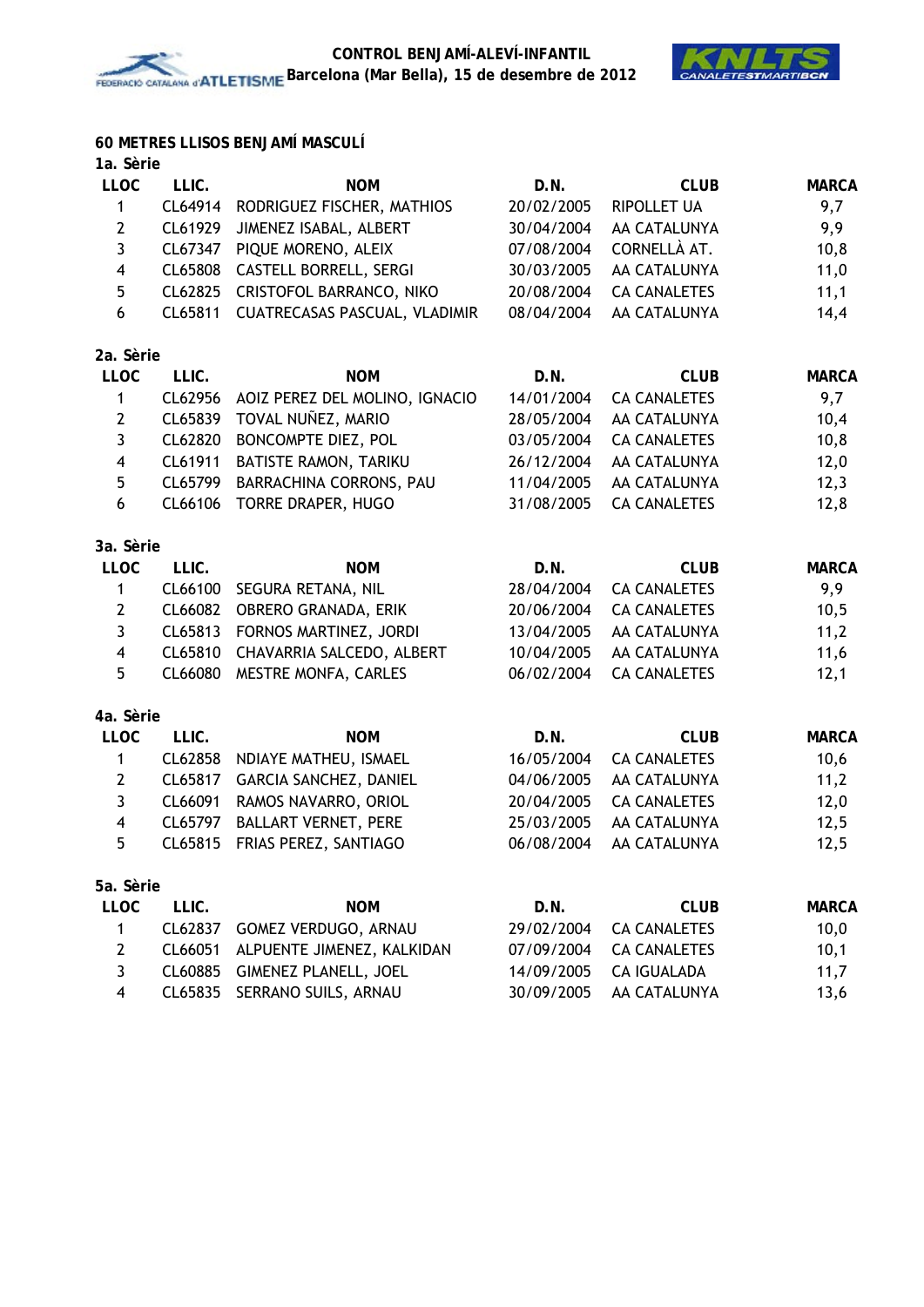

**1000 METRES LLISOS BENJAMÍ MASCULÍ**

| 1A. SERIE |
|-----------|
|           |

| <b>LLOC</b>             | LLIC.   | <b>NOM</b>                       | D.N.       | <b>CLUB</b>          | <b>MARCA</b> |
|-------------------------|---------|----------------------------------|------------|----------------------|--------------|
| 1                       | CL62837 | GOMEZ VERDUGO, ARNAU             | 29/02/2004 | <b>CA CANALETES</b>  | 3,40,4       |
| $\mathbf 2$             | CL64914 | RODRIGUEZ FISCHER, MATHIOS       | 20/02/2005 | <b>RIPOLLET UA</b>   | 3,45,6       |
| $\mathbf{3}$            | CL66100 | SEGURA RETANA, NIL               | 28/04/2004 | <b>CA CANALETES</b>  | 4,01,1       |
| $\overline{\mathbf{4}}$ | CL62549 | VILLALONGA MARTINEZ, RUBEN       | 05/02/2004 | <b>CA VILADECANS</b> | 4,03,5       |
| 5                       | CL66051 | ALPUENTE JIMENEZ, KALKIDAN       | 07/09/2004 | <b>CA CANALETES</b>  | 4,14,0       |
| $\boldsymbol{6}$        | CL65817 | GARCIA SANCHEZ, DANIEL           | 04/06/2005 | AA CATALUNYA         | 4, 15, 4     |
| $\overline{7}$          | CL61911 | BATISTE RAMON, TARIKU            | 26/12/2004 | AA CATALUNYA         | 4,26,2       |
| 8                       | CL65806 | CAÑIZA MESTRE, MARINA            | 22/04/2002 | AA CATALUNYA         | 4,49,1       |
| 9                       | CL60885 | <b>GIMENEZ PLANELL, JOEL</b>     | 14/09/2005 | <b>CA IGUALADA</b>   | 4,55,2       |
| 10                      | CL65797 | <b>BALLART VERNET, PERE</b>      | 25/03/2005 | AA CATALUNYA         | 4, 55, 2     |
| 2A. SÈRIE               |         |                                  |            |                      |              |
| <b>LLOC</b>             | LLIC.   | <b>NOM</b>                       | D.N.       | <b>CLUB</b>          | <b>MARCA</b> |
| 1                       | CL67347 | PIQUE MORENO, ALEIX              | 07/08/2004 | CORNELLÀ AT.         | 3,59,0       |
| $\mathbf{2}$            | CL65839 | TOVAL NUÑEZ, MARIO               | 28/05/2004 | AA CATALUNYA         | 4,05,0       |
| 3                       | CL62820 | BONCOMPTE DIEZ, POL              | 03/05/2004 | <b>CA CANALETES</b>  | 4,07,2       |
| $\overline{\mathbf{4}}$ | CL65813 | FORNOS MARTINEZ, JORDI           | 13/04/2005 | AA CATALUNYA         | 4,10,0       |
| 5                       | CL62858 | NDIAYE MATHEU, ISMAEL            | 16/05/2004 | <b>CA CANALETES</b>  | 4,23,8       |
| 6                       | CL66091 | RAMOS NAVARRO, ORIOL             | 20/04/2005 | <b>CA CANALETES</b>  | 4, 24, 1     |
| $\overline{7}$          | CL65799 | BARRACHINA CORRONS, PAU          | 11/04/2005 | AA CATALUNYA         | 4,51,9       |
| 8                       | CL65815 | FRIAS PEREZ, SANTIAGO            | 06/08/2004 | AA CATALUNYA         | 5,04,0       |
| 9                       | CL65835 | SERRANO SUILS, ARNAU             | 30/09/2005 | AA CATALUNYA         | 5,28,5       |
| 10                      | CL65811 | CUATRECASAS PASCUAL, VLADIMIR    | 08/04/2004 | AA CATALUNYA         | 6, 20, 2     |
|                         |         | 100 METRES MARXA BENJAMÍ MASCULÍ |            |                      |              |
| 1A. SÈRIE               |         |                                  |            |                      |              |
| <b>LLOC</b>             | LLIC.   | <b>NOM</b>                       | D.N.       | <b>CLUB</b>          | <b>MARCA</b> |
| $\mathbf 1$             | CL61929 | JIMENEZ ISABAL, ALBERT           | 30/04/2004 | AA CATALUNYA         | 5,58,1       |
| $\mathbf{2}$            | CL61911 | BATISTE RAMON, TARIKU            | 26/12/2004 | AA CATALUNYA         | 7,05,3       |
| $\mathfrak{Z}$          | CL65808 | <b>CASTELL BORRELL, SERGI</b>    | 30/03/2005 | AA CATALUNYA         | 7,17,7       |
| $\overline{\mathbf{4}}$ | CL67087 | <b>GUTIERREZ ROMERO, NIL</b>     | 26/01/2005 | CA VIC               | 7,35,0       |
| 5                       | CL65810 | CHAVARRIA SALCEDO, ALBERT        | 10/04/2005 | AA CATALUNYA         | 8,05,6       |
| $\boldsymbol{6}$        | CL65839 | TOVAL NUÑEZ, MARIO               | 28/05/2004 | AA CATALUNYA         | 8,05,8       |
| $\boldsymbol{7}$        | CL65799 | BARRACHINA CORRONS, PAU          | 11/04/2005 | AA CATALUNYA         | 8,08,0       |
| 8                       | CL65797 | <b>BALLART VERNET, PERE</b>      | 25/03/2005 | AA CATALUNYA         | 8,08,0       |
| 9                       | CL65813 | FORNOS MARTINEZ, JORDI           | 13/04/2005 | AA CATALUNYA         | 8,09,0       |
| 10                      | CL65817 | GARCIA SANCHEZ, DANIEL           | 04/06/2005 | AA CATALUNYA         | 8,16,3       |

11 CL65815 FRIAS PEREZ, SANTIAGO 06/08/2004 AA CATALUNYA 8,18,1 12 CL65835 SERRANO SUILS, ARNAU 30/09/2005 AA CATALUNYA 8,39,2 13 CL65811 CUATRECASAS PASCUAL, VLADIMIR 08/04/2004 AA CATALUNYA 8,,39,6 14 CL66066 DE ARRIBA MAS, ANTONI 12/12/2004 CA CANALETES 8,52,1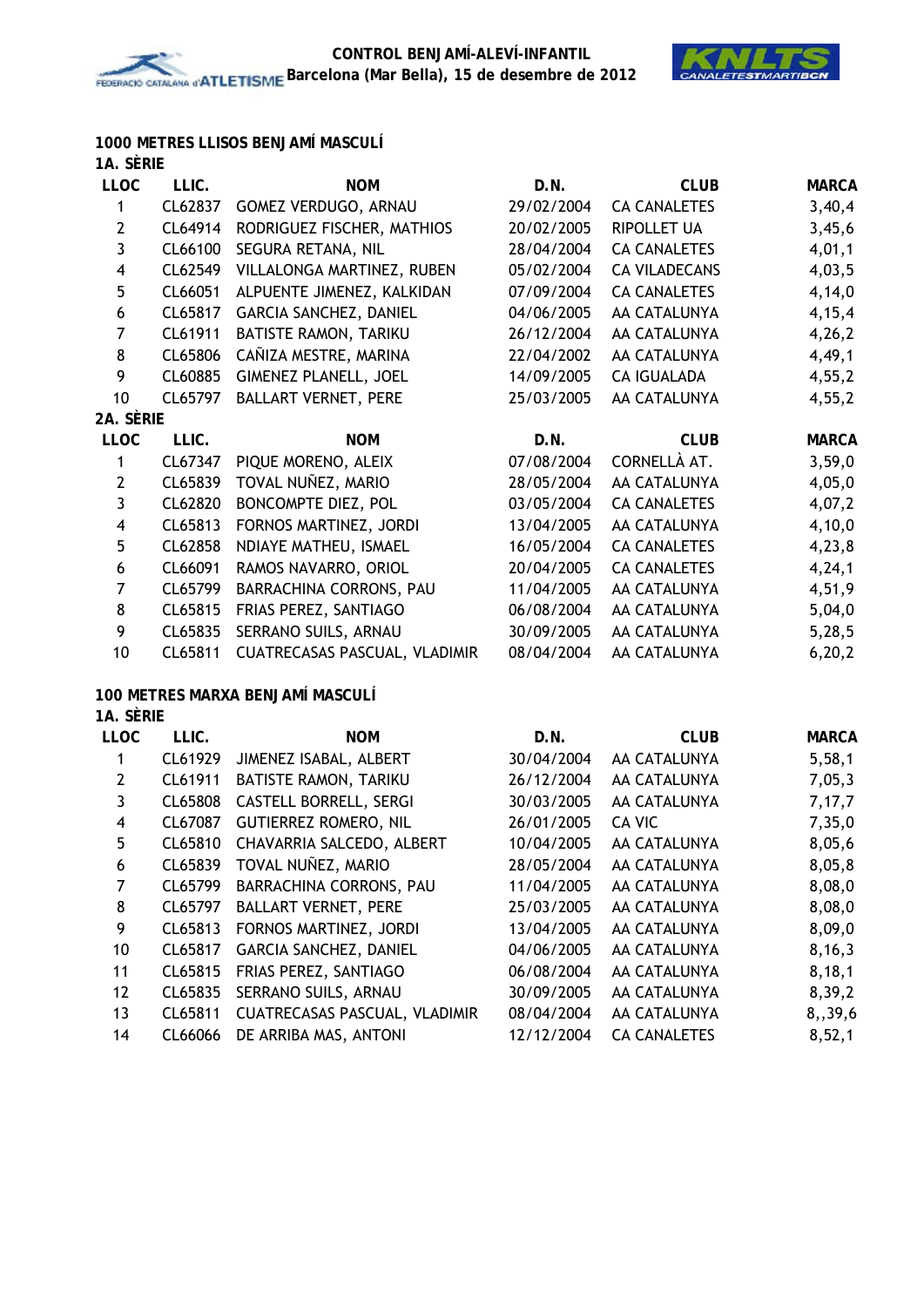

### **SALT DE LLARGADA BENJAMÍ MASCULÍ**

| <b>LLOC</b>      | LLIC.   | <b>NOM</b>                      | D.N.       | <b>CLUB</b>           | <b>MARCA</b> |
|------------------|---------|---------------------------------|------------|-----------------------|--------------|
| 1                | CL62956 | AOIZ PEREZ DEL MOLINO, IGNACIO  | 14/01/2004 | <b>CA CANALETES</b>   | 3,19         |
| $\mathbf{2}$     | CL62837 | GOMEZ VERDUGO, ARNAU            | 29/02/2004 | <b>CA CANALETES</b>   | 3,10         |
| 3                | CL61929 | JIMENEZ ISABAL, ALBERT          | 30/04/2004 | AA CATALUNYA          | 3,01         |
| 4                | CL66082 | OBRERO GRANADA, ERIK            | 20/06/2004 | <b>CA CANALETES</b>   | 2,96         |
| 5                | CL62858 | NDIAYE MATHEU, ISMAEL           | 16/05/2004 | <b>CA CANALETES</b>   | 2,79         |
| $\boldsymbol{6}$ | CL65839 | TOVAL NUÑEZ, MARIO              | 28/05/2004 | AA CATALUNYA          | 2,78         |
| $\overline{7}$   | CL60885 | <b>GIMENEZ PLANELL, JOEL</b>    | 14/09/2005 | <b>CA IGUALADA</b>    | 2,68         |
| $\bf 8$          | CL66051 | ALPUENTE JIMENEZ, KALKIDAN      | 07/09/2004 | <b>CA CANALETES</b>   | 2,64         |
| 9                | CL66100 | SEGURA RETANA, NIL              | 28/04/2004 | <b>CA CANALETES</b>   | 2,59         |
| 10               | CL65808 | <b>CASTELL BORRELL, SERGI</b>   | 30/03/2005 | AA CATALUNYA          | 2,56         |
| 11               | CL65817 | GARCIA SANCHEZ, DANIEL          | 04/06/2005 | AA CATALUNYA          | 2,50         |
| 12               | CL67347 | PIQUE MORENO, ALEIX             | 07/08/2004 | CORNELLÀ AT.          | 2,49         |
| 13               | CL66106 | TORRE DRAPER, HUGO              | 31/08/2005 | <b>CA CANALETES</b>   | 2,43         |
| 14               | CL66080 | MESTRE MONFA, CARLES            | 06/02/2004 | <b>CA CANALETES</b>   | 2,42         |
| 15               | CL62549 | VILLALONGA MARTINEZ, RUBEN      | 05/02/2004 | <b>CA VILADECANS</b>  | 2,42         |
| 16               | CL65799 | BARRACHINA CORRONS, PAU         | 11/04/2005 | AA CATALUNYA          | 2,38         |
| 17               | CL62211 | CORIS COBOS, DAVID              | 24/02/2005 | <b>CA SANT CELONI</b> | 2,36         |
| 18               | CL61911 | BATISTE RAMON, TARIKU           | 26/12/2004 | AA CATALUNYA          | 2,30         |
| 19               | CL65810 | CHAVARRIA SALCEDO, ALBERT       | 10/04/2005 | AA CATALUNYA          | 2,29         |
| 20               | CL65813 | FORNOS MARTINEZ, JORDI          | 13/04/2005 | AA CATALUNYA          | 2,22         |
| 21               | CL65815 | FRIAS PEREZ, SANTIAGO           | 06/08/2004 | AA CATALUNYA          | 2,14         |
| 22               | CL65797 | <b>BALLART VERNET, PERE</b>     | 25/03/2005 | AA CATALUNYA          | 2,13         |
| 23               | CL62825 | <b>CRISTOFOL BARRANCO, NIKO</b> | 20/08/2004 | <b>CA CANALETES</b>   | 2,11         |
| 24               | CL63892 | CLOS BALCELLS, VICENÇ           | 10/07/2005 | <b>CA VILAFRANCA</b>  | 2,04         |
| 25               | CL65835 | SERRANO SUILS, ARNAU            | 30/09/2005 | AA CATALUNYA          | 1,90         |
| 26               | CL65811 | CUATRECASAS PASCUAL, VLADIMIR   | 08/04/2004 | AA CATALUNYA          | 1,86         |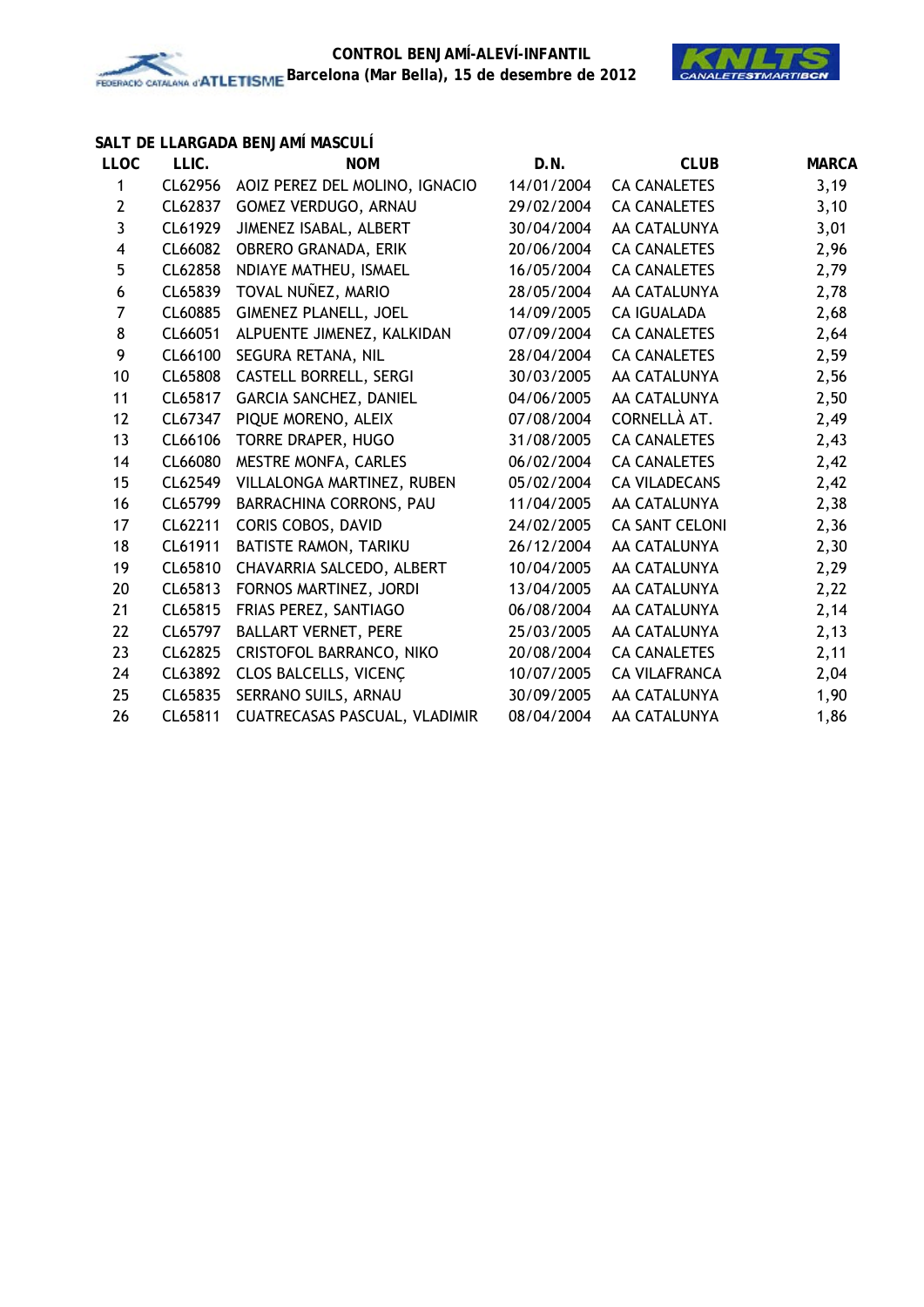

## **60 METRES LLISOS BENJAMÍ FEMENÍ**

| 1a. Sèrie |  |
|-----------|--|
|           |  |

| <b>LLOC</b>             | LLIC.   | <b>NOM</b>                 | D.N.       | <b>CLUB</b>         | <b>MARCA</b> |
|-------------------------|---------|----------------------------|------------|---------------------|--------------|
| $\mathbf{1}$            | CL61441 | MARTINEZ CEPEDA, VICTORIA  | 09/07/2004 | RIPOLLET UA         | 9,8          |
| $\overline{2}$          | CL62818 | BARBA DIAZ, MIIRA          | 29/05/2004 | <b>CA CANALETES</b> | 9,9          |
| $\mathbf{3}$            | CL64102 | MUÑOZ MOLINA, JULIA        | 06/02/2004 | <b>CA CASTELLAR</b> | 10,1         |
| $\overline{\mathbf{4}}$ | CL67095 | PAVON ECHEVARRIA, CAROLINA | 19/04/2005 | AA CATALUNYA        | 12,2         |
| 2a. Sèrie               |         |                            |            |                     |              |
| <b>LLOC</b>             | LLIC.   | <b>NOM</b>                 | D.N.       | <b>CLUB</b>         | <b>MARCA</b> |
| $\mathbf{1}$            | CL61171 | TUÑON NOVENSA, ANNA        | 02/04/2004 | CORNELLÀ AT.        | 9,8          |
| $\mathbf{2}$            | CL61909 | ABELLO SIMON, MARINA       | 20/02/2004 | AA CATALUNYA        | 9,9          |
| $\mathbf{3}$            | CL62863 | PEREZ GARCIA, LAURA        | 03/03/2004 | <b>CA CANALETES</b> | 10,0         |
| $\overline{\mathbf{4}}$ | CL66058 | CABALLER MANTECON, MARIONA | 27/10/2004 | <b>CA CANALETES</b> | 11,3         |
| 5                       | CL65825 | MIRALLES GONZALEZ, HELENA  | 10/03/2005 | AA CATALUNYA        | 11,5         |
| 3a. Sèrie               |         |                            |            |                     |              |
| <b>LLOC</b>             | LLIC.   | <b>NOM</b>                 | D.N.       | <b>CLUB</b>         | <b>MARCA</b> |
| $\mathbf{1}$            | CL62822 | CARVAJAL TUDELA, MARTA     | 08/10/2004 | <b>CA CANALETES</b> | 10,8         |
| $\mathbf{2}$            | CL61917 | CANTARELL DELGADO, LAIA    | 30/06/2004 | AA CATALUNYA        | 10,8         |
| $\mathbf{3}$            | CL61169 | SANCHEZ NOVENSA, ASHA      | 13/05/2004 | CORNELLÀ AT.        | 11,2         |
| $\overline{\mathbf{4}}$ | CL62875 | URRUTIA HERRERA, AINA      | 30/07/2004 | <b>CA CANALETES</b> | 11,2         |
| 5                       | CL65802 | BORDONADA MUÑOZ, NEREA     | 07/05/2005 | AA CATALUNYA        | 13,3         |
| 4a. Sèrie               |         |                            |            |                     |              |
| <b>LLOC</b>             | LLIC.   | <b>NOM</b>                 | D.N.       | <b>CLUB</b>         | <b>MARCA</b> |
| $\mathbf{1}$            | CL63633 | FORCADA EDO, ARIADNA       | 11/06/2004 | CORNELLÀ AT.        | 10,3         |
| $\overline{2}$          | CL61914 | BRONCANO SOPENA, RUTH      | 22/11/2004 | AA CATALUNYA        | 10,3         |
| $\mathbf{3}$            | CL61160 | PIQUE MORENO, LAIA         | 07/08/2004 | CORNELLÀ AT.        | 10,7         |
| $\overline{\mathbf{4}}$ | CL66107 | TOUS BOSCH, CRISTINA       | 14/04/2004 | <b>CA CANALETES</b> | 11,2         |
| 5                       | CL66050 | ALFONSO MEDERO, MARINA     | 14/06/2005 | <b>CA CANALETES</b> | 12,4         |
| 6                       | CL65823 | LORE AMIGO, ALBA           | 19/08/2005 | AA CATALUNYA        | 12,4         |
| 5a. Sèrie               |         |                            |            |                     |              |
| <b>LLOC</b>             | LLIC.   | <b>NOM</b>                 | D.N.       | <b>CLUB</b>         | <b>MARCA</b> |
| $\mathbf 1$             | CL61952 | VILASECA MARTIN, VICTORIA  | 03/08/2004 | AA CATALUNYA        | 10,5         |
| $\overline{2}$          | CL65834 | SERRA BONAFONTE, GEORGINA  | 04/10/2005 | AA CATALUNYA        | 10,9         |
| 3                       | CL66092 | REQUENA LOURO, RAQUEL      | 01/07/2005 | <b>CA CANALETES</b> | 11,6         |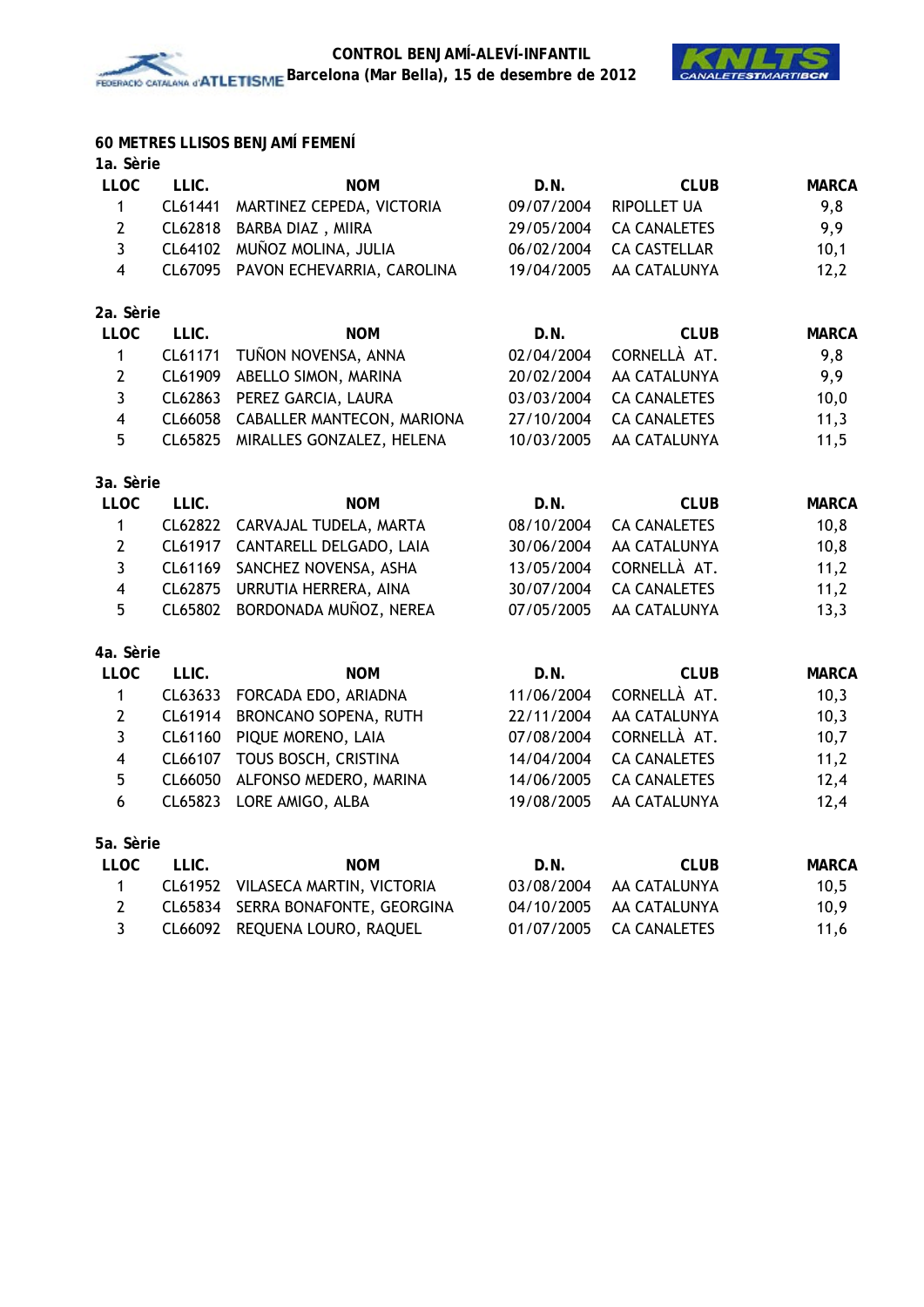

## **1000 METRES LLISOS BENJAMÍ FEMENÍ**

| 1A. SÈRIE      |         |                            |            |                      |              |
|----------------|---------|----------------------------|------------|----------------------|--------------|
| <b>LLOC</b>    | LLIC.   | <b>NOM</b>                 | D.N.       | <b>CLUB</b>          | <b>MARCA</b> |
| 1              | CL61441 | MARTINEZ CEPEDA, VICTORIA  | 09/07/2004 | <b>RIPOLLET UA</b>   | 3,54,1       |
| $\overline{2}$ | CL65947 | <b>CACERES PEREZ, BETH</b> | 04/04/2005 | <b>CA VILADECANS</b> | 4,04,1       |
| 3              | CL65156 | SANCHEZ OLIVARES, SILVIA   | 22/07/2004 | <b>UA TERRASSA</b>   | 4,05,8       |
| 4              | CL61171 | TUÑON NOVENSA, ANNA        | 02/04/2004 | CORNELLÀ AT.         | 4,06,4       |
| 5              | CL62822 | CARVAJAL TUDELA, MARTA     | 08/10/2004 | <b>CA CANALETES</b>  | 4, 19, 2     |
| 6              | CL62875 | URRUTIA HERRERA, AINA      | 30/07/2004 | <b>CA CANALETES</b>  | 4,22,8       |
| 7              | CL66058 | CABALLER MANTECON, MARIONA | 27/10/2004 | <b>CA CANALETES</b>  | 4,24,4       |
| 8              | CL66050 | ALFONSO MEDERO, MARINA     | 14/06/2005 | <b>CA CANALETES</b>  | 4,27,2       |
| 9              | CL61909 | ABELLO SIMON, MARINA       | 20/02/2004 | AA CATALUNYA         | 4,34,7       |
| 10             | CL61917 | CANTARELL DELGADO, LAIA    | 30/06/2004 | AA CATALUNYA         | 4,39,2       |
| 11             | CL62863 | PEREZ GARCIA, LAURA        | 03/03/2004 | <b>CA CANALETES</b>  | 4,41,9       |
| 12             | CL65834 | SERRA BONAFONTE, GEORGINA  | 04/10/2005 | AA CATALUNYA         | 4,47,9       |
| 13             | CL61952 | VILASECA MARTIN, VICTORIA  | 03/08/2004 | AA CATALUNYA         | 4,51,2       |
| 14             | CL63633 | FORCADA EDO, ARIADNA       | 11/06/2004 | CORNELLÀ AT.         | 4,54,7       |
| 15             | CL61914 | BRONCANO SOPENA, RUTH      | 22/11/2004 | AA CATALUNYA         | 5,08,0       |
| 16             | CL65823 | LORE AMIGO, ALBA           | 19/08/2005 | AA CATALUNYA         | 5,08,5       |
| 17             | CL65825 | MIRALLES GONZALEZ, HELENA  | 10/03/2005 | AA CATALUNYA         | 5,48,1       |
| 18             | CL67095 | PAVON ECHEVARRIA, CAROLINA | 19/04/2005 | AA CATALUNYA         | 6,09,2       |

#### **100 METRES MARXA BENJAMÍ FEMENÍ**

| LLIC.   | <b>NOM</b>                   | D.N.                                     | <b>CLUB</b>          | <b>MARCA</b> |
|---------|------------------------------|------------------------------------------|----------------------|--------------|
|         | SANCHEZ NOVENSA, ASHA        | 13/05/2004                               | CORNELLÀ AT.         | 6, 19, 0     |
| CL61160 | PIQUE MORENO, LAIA           | 07/08/2004                               | CORNELLÀ AT.         | 6, 19, 7     |
| CL61917 | CANTARELL DELGADO, LAIA      | 30/06/2004                               | AA CATALUNYA         | 6, 50, 4     |
|         | DURO ROMERAL, ERIKA          | 28/01/2005                               | <b>CA VILADECANS</b> | 7,11,4       |
|         | ABELLO SIMON, MARINA         | 20/02/2004                               | AA CATALUNYA         | 7,24,5       |
|         | <b>BRONCANO SOPENA, RUTH</b> | 22/11/2004                               | AA CATALUNYA         | 8,05,8       |
| CL61952 | VILASECA MARTIN, VICTORIA    | 03/08/2004                               | AA CATALUNYA         | 8,12,9       |
| CL65834 | SERRA BONAFONTE, GEORGINA    | 04/10/2005                               | AA CATALUNYA         | 8,31,9       |
| CL65823 | LORE AMIGO, ALBA             | 19/08/2005                               | AA CATALUNYA         | 9,06,5       |
| CL65825 | MIRALLES GONZALEZ, HELENA    | 10/03/2005                               | AA CATALUNYA         | 9,10,5       |
| CL67095 | PAVON ECHEVARRIA, CAROLINA   | 19/04/2005                               | AA CATALUNYA         | 9,10,8       |
|         |                              | CL61169<br>CL65946<br>CL61909<br>CL61914 |                      |              |